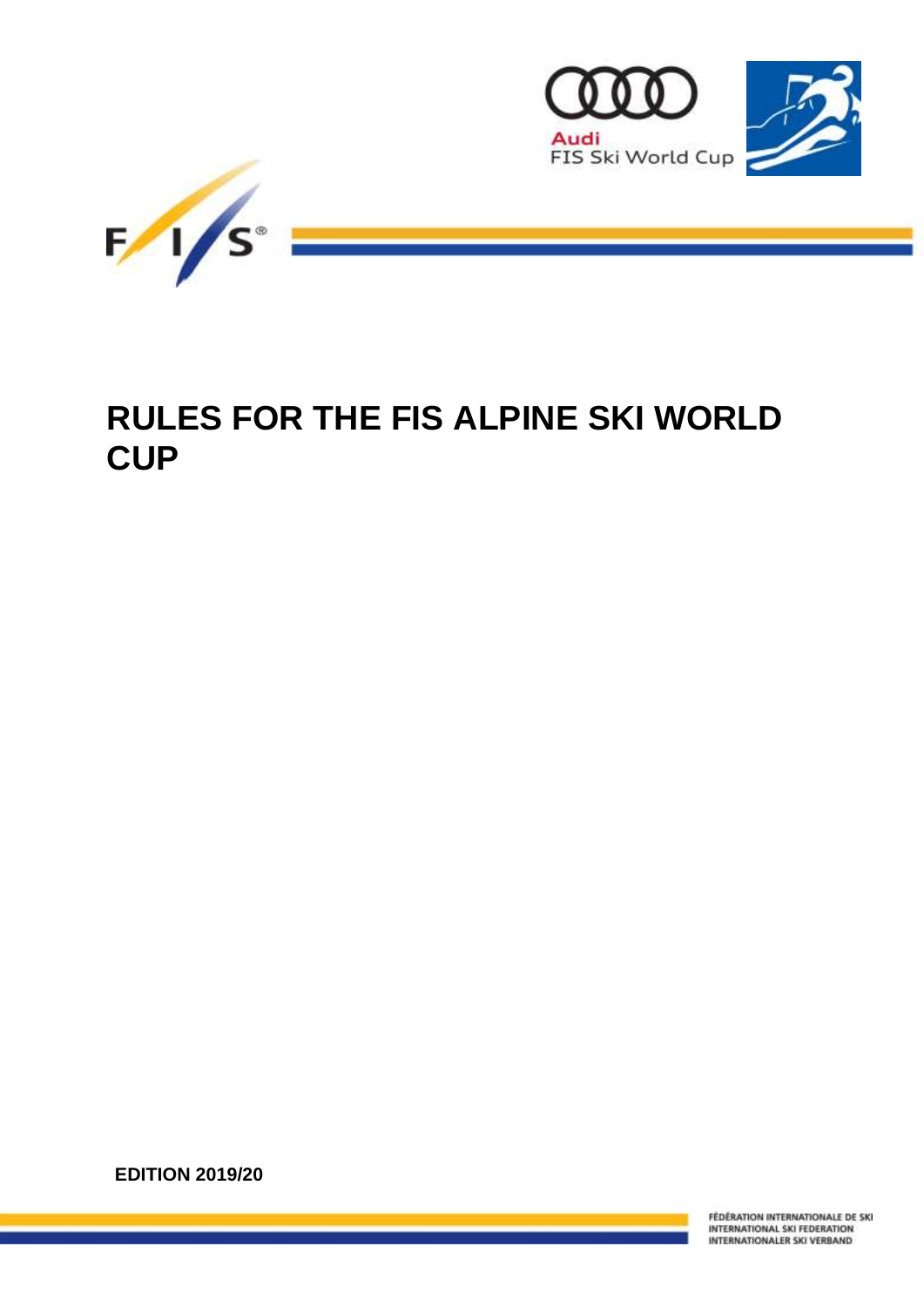# *INTERNATIONAL SKI FEDERATION*

Blochstrasse 2; CH- 3653 Oberhofen / Thunersee; Switzerland Phone: +41 (33) 244 61 61 Fax: +41 (33) 244 61 71

# *Alpine FIS World and Continental Cup Office Alpine Rules administration Alpine FIS Points and race results administration*

| Tatjana Lüssy: | +41 (33) 244 61 63 |
|----------------|--------------------|
| E-Mail:        | luessy@fisski.com  |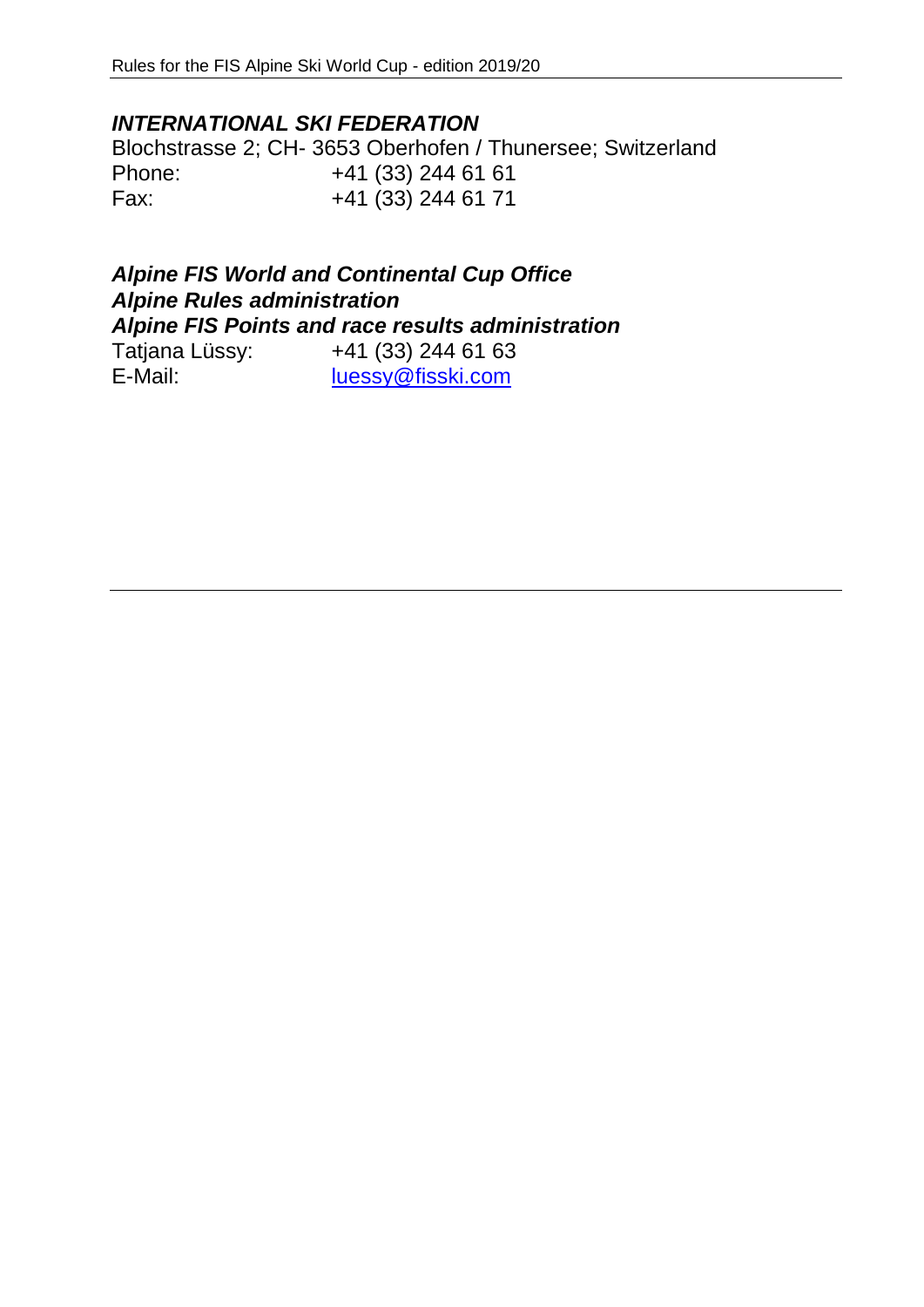# **INDEX**

# **RULES OF THE ALPINE FIS WORLD CUP**

| 1. |                |  |
|----|----------------|--|
|    |                |  |
|    |                |  |
|    | 1.1            |  |
|    | 1.2            |  |
|    | 1.3            |  |
| 2. |                |  |
|    | 2.1            |  |
|    | 2.2            |  |
|    | 2.3            |  |
| 3. |                |  |
|    |                |  |
|    | 3.1<br>3.1.1   |  |
|    | 3.1.2          |  |
|    | 3.2            |  |
|    | 3.3            |  |
|    | 3.3.1<br>3.3.2 |  |
|    | 3.4            |  |
|    | 3.4.1          |  |
|    | 3.5<br>3.5.1   |  |
|    | 3.6            |  |
|    | 3.7            |  |
|    | 3.7.1          |  |
|    | 3.7.3          |  |
|    | 3.8<br>3.8.1   |  |
|    | 3.9            |  |
|    |                |  |
| 4. |                |  |
|    | 4.1            |  |
|    | 4.1.1<br>4.1.2 |  |
|    | 4.1.3          |  |
|    | 4.2            |  |
|    | 4.2.1<br>4.2.2 |  |
|    | 4.3            |  |
|    | 4.3.1          |  |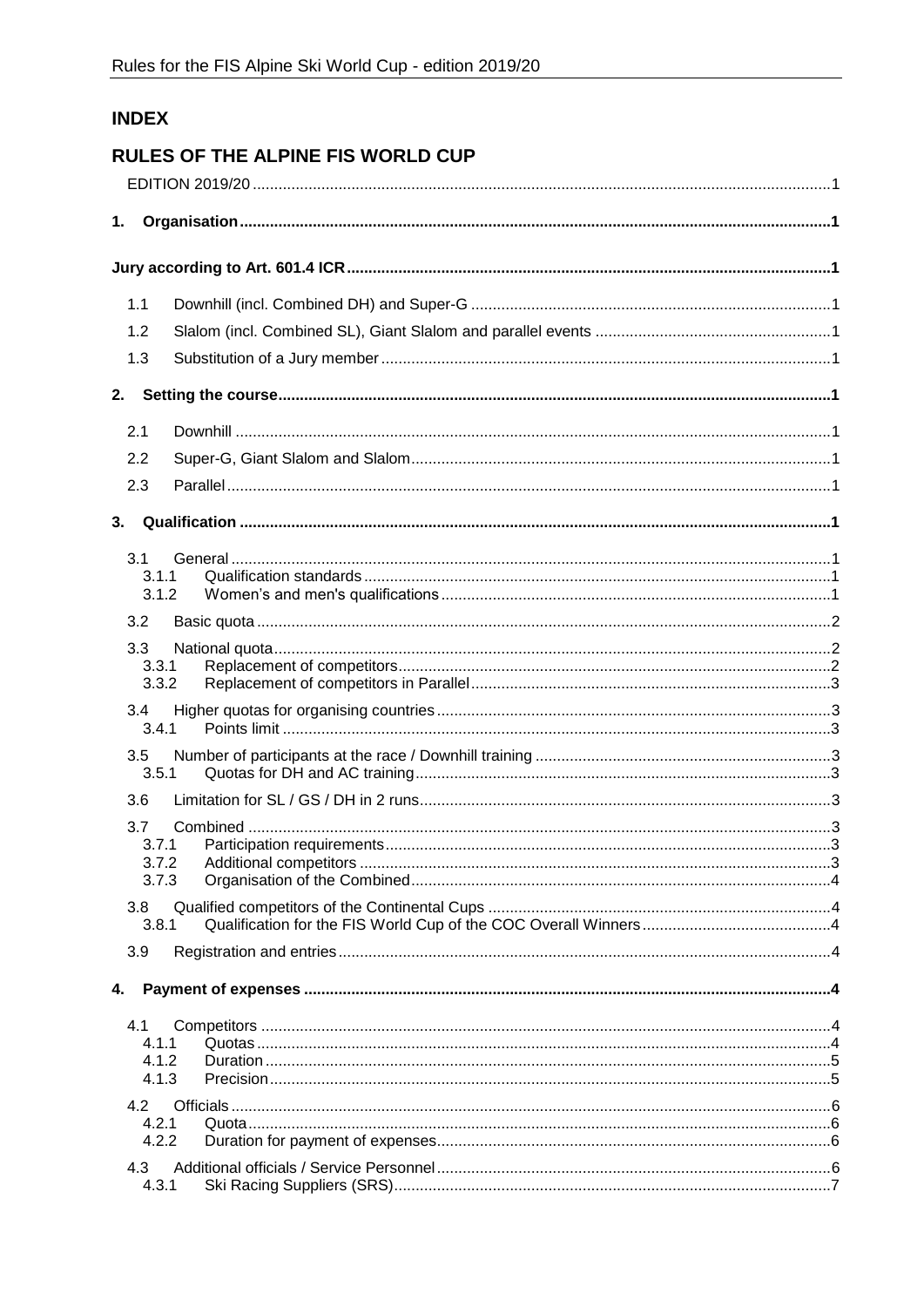| 4.5  | 4.5.1<br>4.5.2                                                                                                                                  |  |
|------|-------------------------------------------------------------------------------------------------------------------------------------------------|--|
| 4.6  | 4.6.1                                                                                                                                           |  |
|      | 4.6.2<br>4.6.3                                                                                                                                  |  |
| 4.7  | 4.7.1                                                                                                                                           |  |
|      | 4.7.2<br>4.7.3<br>4.7.4                                                                                                                         |  |
|      |                                                                                                                                                 |  |
|      | 4.8.1<br>4.8.2<br>4.8.3<br>4.8.4                                                                                                                |  |
| 4.9  |                                                                                                                                                 |  |
| 4.10 |                                                                                                                                                 |  |
| 5.   |                                                                                                                                                 |  |
| 5.1  |                                                                                                                                                 |  |
| 5.2  |                                                                                                                                                 |  |
| 5.3  |                                                                                                                                                 |  |
| 5.4  |                                                                                                                                                 |  |
| 5.5  |                                                                                                                                                 |  |
| 6.   |                                                                                                                                                 |  |
| 7.   |                                                                                                                                                 |  |
| 8.   |                                                                                                                                                 |  |
| 8.1  |                                                                                                                                                 |  |
| 8.2  |                                                                                                                                                 |  |
| 8.3  |                                                                                                                                                 |  |
| 9.   |                                                                                                                                                 |  |
| 9.1  | Enrollment for SL, GS, AC, DH, SG and DH training (for Parallel events see special rules) 12<br>9.1.1<br>9.1.2<br>9.1.2.1<br>9.1.2.2<br>9.1.2.3 |  |
|      |                                                                                                                                                 |  |
| 9.2  | Starting order for SL, GS, PAR Qualification run and AC (if 1st run = SL) 13                                                                    |  |
| 9.3  | 9.3.1                                                                                                                                           |  |
| 9.4  | 9.4.1                                                                                                                                           |  |
| 9.5  |                                                                                                                                                 |  |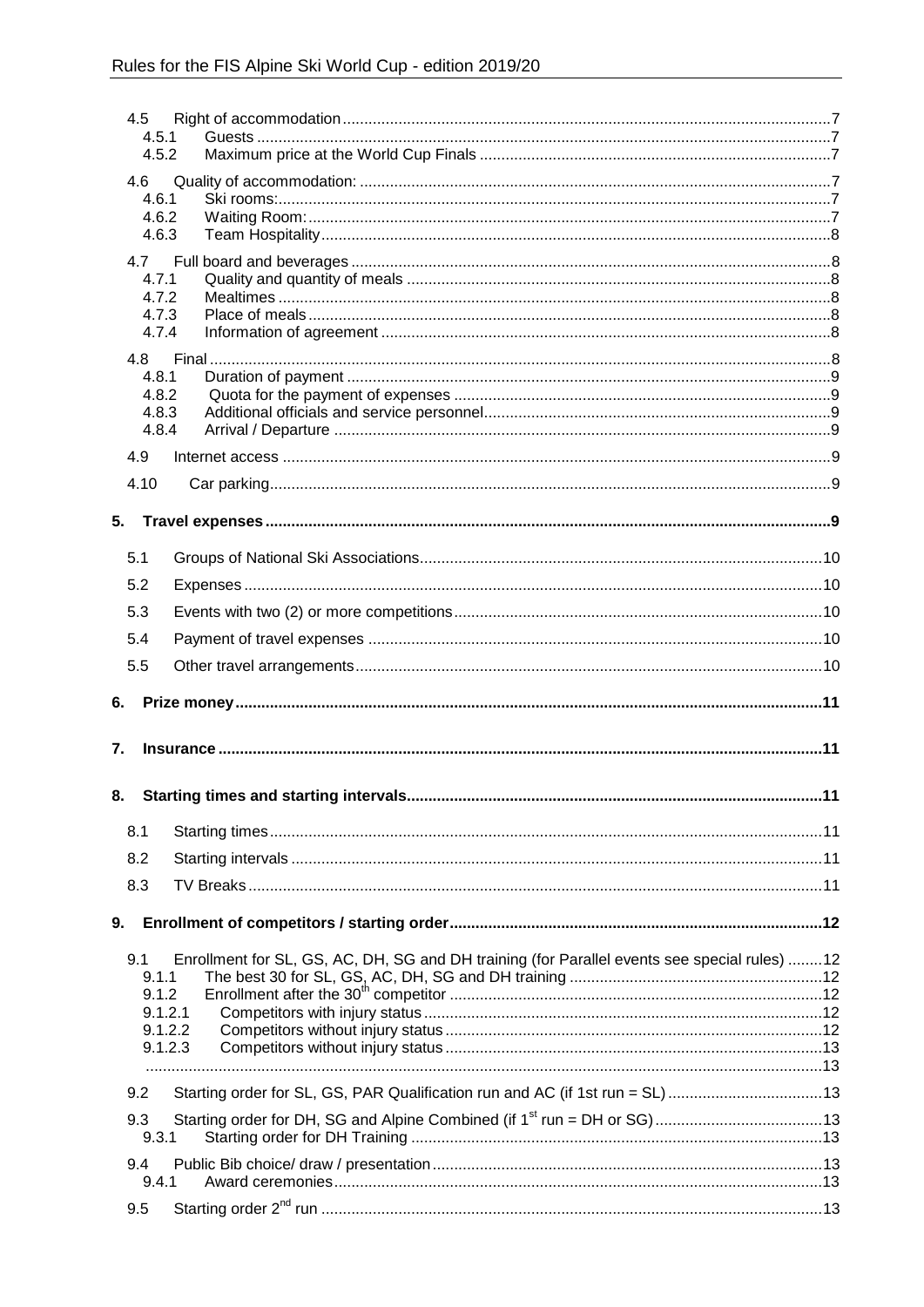| 9.5.1            |  |
|------------------|--|
| 9.6              |  |
| 10 <sub>1</sub>  |  |
|                  |  |
| 10.1             |  |
| 10.2             |  |
| 10.3             |  |
| 10.4<br>10.4.1   |  |
| 10.4.2           |  |
| 10.4.3<br>10.4.4 |  |
| 10.5             |  |
|                  |  |
| 11.              |  |
| 111              |  |
| 11.1.1<br>11.1.2 |  |
| 11.1.3           |  |
| 11.2             |  |
| 11.3             |  |
| 11.4             |  |
| 12.              |  |
|                  |  |
| 12.1<br>12.1.1   |  |
| 12.1.2           |  |
| 12.1.3<br>12.1.4 |  |
| 12.2             |  |
| 12.2.1           |  |
| 12.3             |  |
| 12.4             |  |
| 12.5             |  |
| 12.6             |  |
| 12.7             |  |
| 13.              |  |
| 13.1             |  |
| 13.2             |  |
| 13.3             |  |
| 13.4             |  |
| 13.5             |  |
| 13.5.1           |  |
| 13.6             |  |
|                  |  |
| 13.7             |  |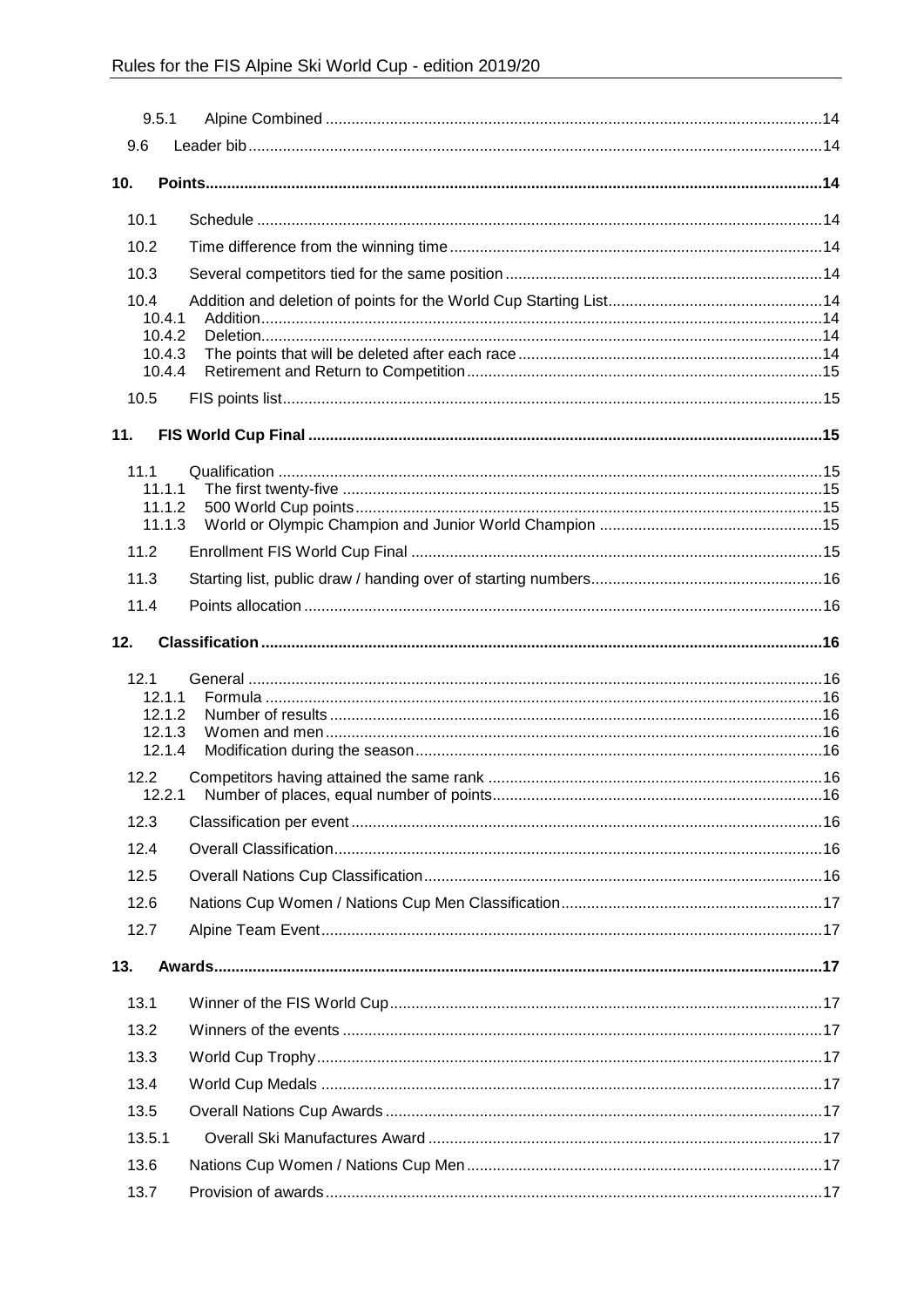| 14.  |                  |                                                                                          |  |
|------|------------------|------------------------------------------------------------------------------------------|--|
| 14.1 |                  |                                                                                          |  |
| 14.2 |                  |                                                                                          |  |
| 14.3 |                  |                                                                                          |  |
| 15.  |                  |                                                                                          |  |
| 16.  |                  |                                                                                          |  |
|      |                  |                                                                                          |  |
| 17.  |                  |                                                                                          |  |
| 18.  |                  |                                                                                          |  |
| 18.1 |                  |                                                                                          |  |
| 18.2 |                  |                                                                                          |  |
| 18.3 |                  |                                                                                          |  |
| 18.4 |                  |                                                                                          |  |
|      | 18.4.1<br>18.4.2 | A competition that only consists of one run can be classified if at least the best 30 19 |  |
| 18.5 |                  |                                                                                          |  |
| 18.6 |                  |                                                                                          |  |
|      |                  |                                                                                          |  |
| 19.  |                  |                                                                                          |  |
| 20.  |                  |                                                                                          |  |
| 20.1 |                  |                                                                                          |  |
| 20.2 |                  |                                                                                          |  |
|      |                  |                                                                                          |  |
| 21.  |                  |                                                                                          |  |
| 21.1 |                  |                                                                                          |  |
| 21.2 |                  |                                                                                          |  |
|      | 21.2.1           |                                                                                          |  |
| 21.3 |                  |                                                                                          |  |
|      | 21.3.1<br>21.3.2 |                                                                                          |  |
|      | 21.3.3           |                                                                                          |  |
| 21.4 |                  |                                                                                          |  |
| 22.  |                  |                                                                                          |  |
|      |                  |                                                                                          |  |
| 23.  |                  |                                                                                          |  |
| 24.  |                  |                                                                                          |  |
|      |                  | JOB DESCRIPTION OF THE RACE DIRECTORS AND THE TECHNICAL DELEGATE IN ALPINE               |  |
|      |                  |                                                                                          |  |
|      |                  |                                                                                          |  |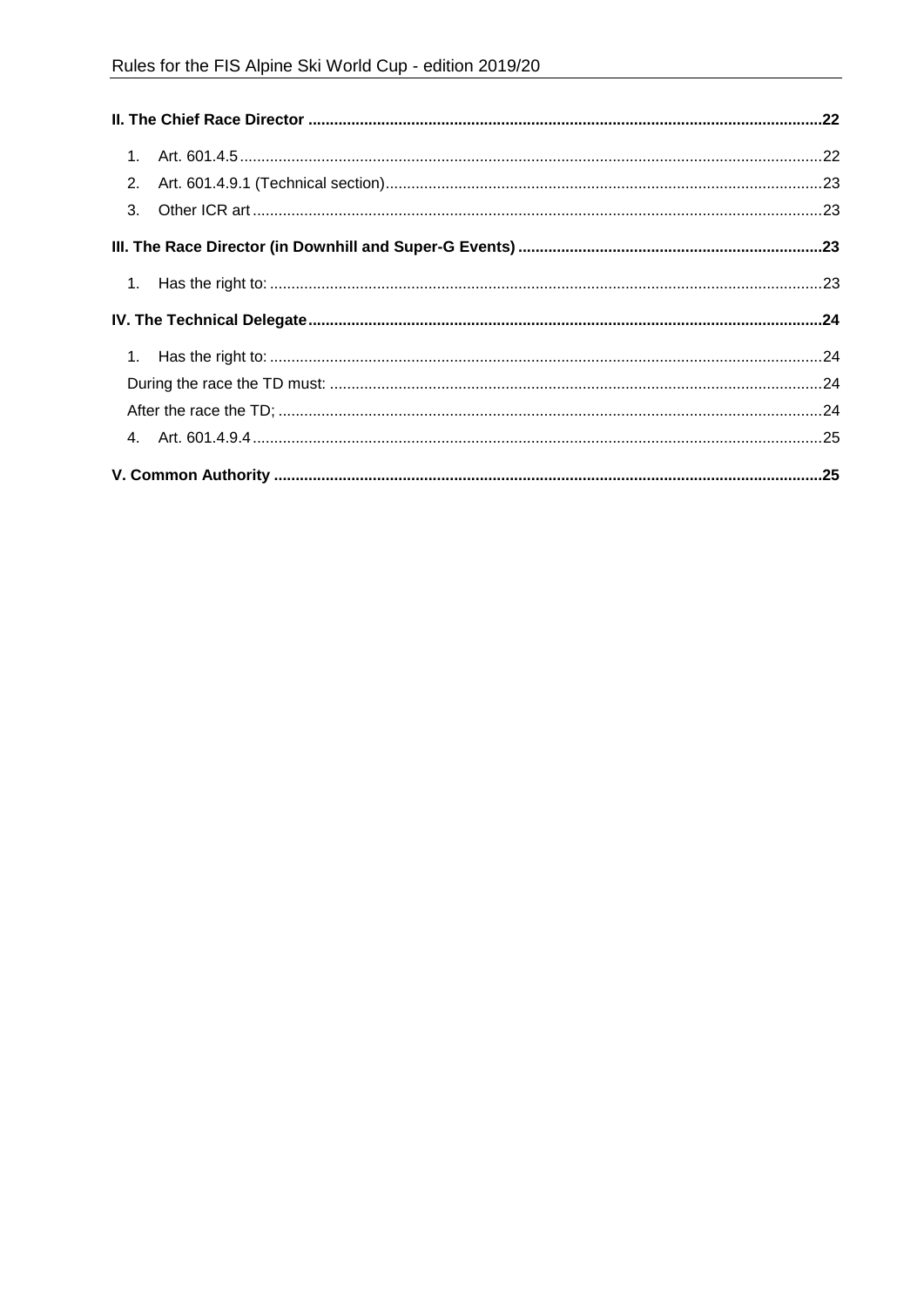# **RULES FOR THE ALPINE FIS WORLD CUP**

# **1. Organisation**

# **Jury according to Art. 601.4 ICR**

### **1.1 Downhill (incl. Combined DH) and Super-G**

- With voting right: the Technical Delegate the Chief of Race of the Organising Committee the Chief Race Director as Referee, appointed by the FIS the Race Director as Assistant Referee, appointed by the FIS The Referee has the deciding vote in case of a tie.

### **1.2 Slalom (incl. Combined SL), Giant Slalom and parallel events**

- With voting right: the Technical Delegate the Chief of Race of the Organising Committee the Chief Race Director as Referee, appointed by the FIS the Race Director as Assistant Referee, appointed by the FIS The Referee has the deciding vote in case of a tie.

### **1.3 Substitution of a Jury member**

If due to "force majeure" one of the members of the Jury, nominated by the FIS is unable to participate, the referee appoints a qualified substitute. In the event that the referee is unable to participate, the FIS appoints a substitute.

### **2. Setting the course**

### **2.1 Downhill**

The Race Director sets the Downhill course in agreement with the nominated connection coaches.

The control and approval is carried out by the Jury.

### **2.2 Super-G, Giant Slalom and Slalom**

The course is set by the coaches who are appointed by the coaches working group. The Super-G course setter sets the course in conjunction with the Race Director.

The control and approval is carried out by the Jury.

### **2.3 Parallel**

The FIS Race Director sets the parallel courses. The control and approval is carried out by the Jury.

- **3. Qualification**
- **3.1 General**
- *3.1.1 Qualification standards*

The qualification standards will be established before each season, based on an agreement with the Committee for Alpine Skiing. The standards cannot be modified during the season.

*3.1.2 Women's and men's qualifications* These standards can be different for women's and men's events.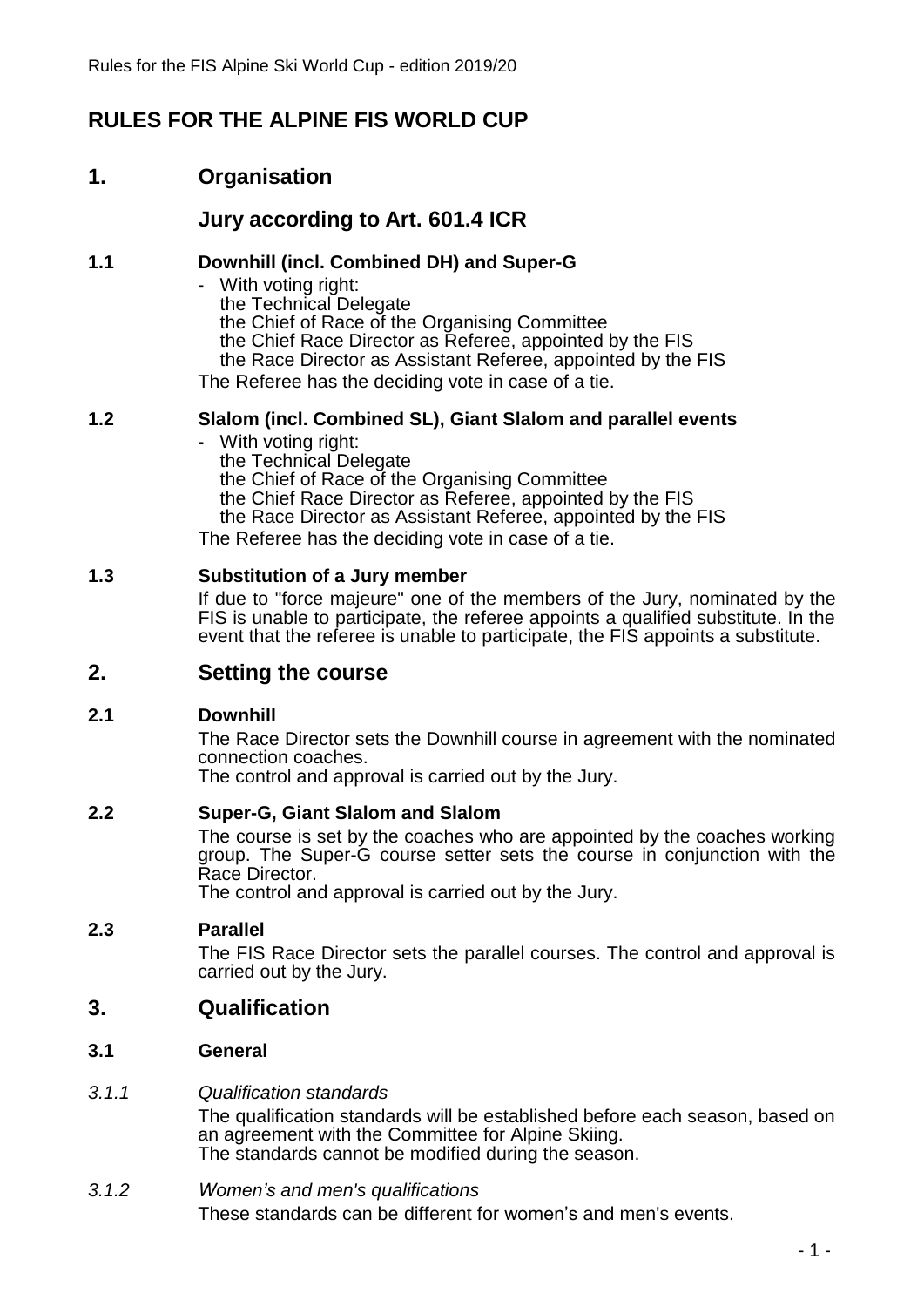### **3.2 Basic quota**

Each National Ski Association affiliated with FIS may enter one (1) competitor in FIS World Cup races taking into consideration the following conditions:

Slalom / Giant Slalom:

Minimum requirements:

Maximum 140 FIS points in one of the five events (SL, GS, SG, DH, AC) on the valid FIS points list.

For Men´s events:

Competitors must be ranked within the first 150 of the valid FIS point list in the event concerned or within the first 30 of the WCSL in one of the following events SL, GS, SG, DH or AC.

Downhill / Super-G:

Minimum requirements:

Maximum 80 FIS points in the respective event according to the valid FIS points list (valid also for 500 points competitors and those qualified from Continental Cups).

For Men's events:

Competitors must be ranked within the first 150 of the valid FIS point list in the event concerned or within the first 30 of the WCSL in one of the following events SL, GS, SG, DH or AC.

## Alpine Combined (AC)

Minimum requirements:

For Alpine Combined with DH a maximum of 80 FIS points in DH is required and for Alpine Combined with SG a maximum of 80 FIS points in AC, SG or DH is required.

Only for women's events: National Ski Association, whose quota is six (6) or less competitors, (Basic quota one  $(1)$  + national quota five  $(5)$ ) may participate in each Alpine Combined with a maximum of six (6) competitors. These competitors must only fulfill the minimum requirements.

For Men´s events:

Competitors must be ranked within the first 150 of the valid FIS point list in the event concerned or within the first 30 of the WCSL in one of the following events SL, GS, SG, DH or AC.

Parallel events:

Minimum requirements:

Maximum 140 FIS points in one of the five events (SL, GS, SG, DH or AC) on the valid FIS points list.

### **3.3 National quota**

For each event a national quota is calculated periodically according to the World Cup Starting List (WCSL) and for Parallel according to the Parallel World Seeding List (PWSL). The periods are adapted to the respective calendar planning and fixed before the start of the competition season. The quota is established on the basis of the number of competitors per nation, classified within rank 1 to max. 60 of the WCSL (PWSL for Parallel) in the event concerned. There is no moving up.

A National Ski Association may enter a maximum of eight (8) (seven (7) for Men's competitions) additional competitors (under consideration of art. 3.2).

### *3.3.1 Replacement of competitors*

Qualified competitors from within the national quota can be replaced by competitors ranked within the first 60 of the WCSL or within the first 120 ranked (80 for men's events) of the valid FIS points list, each in the respective event, or by competitors who have at least 500 WCSL overall points (if the conditions according to art. 3.2 are fulfilled).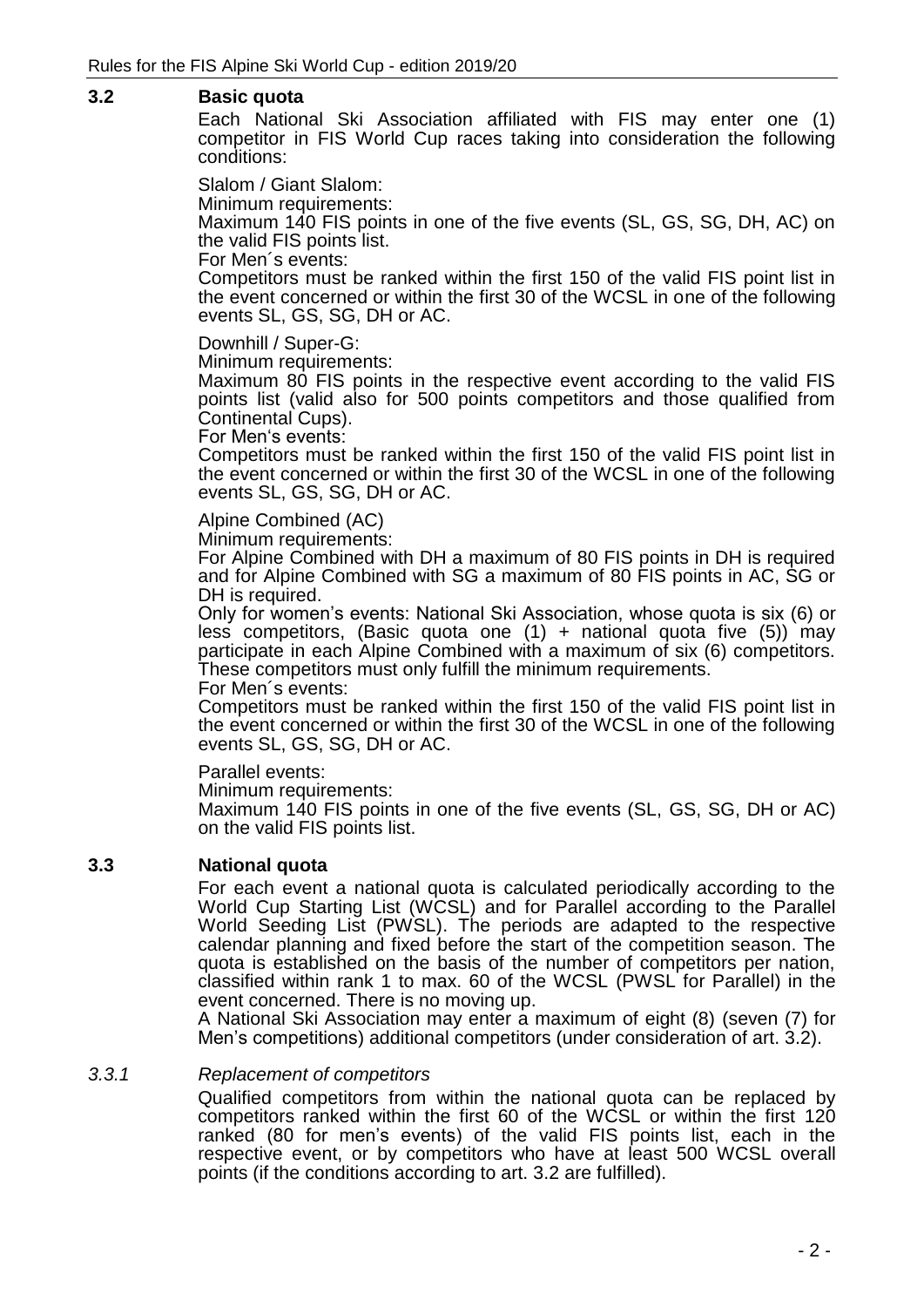### *3.3.2 Replacement of competitors in Parallel*

Qualified competitors from within the national quota can be replaced by competitors ranked within the first 200 of the Parallel World Seeding List (PWSL), or by competitors who have at least 500 WCSL overall points (if the conditions according to art. 3.2 are fulfilled)

### **3.4 Higher quotas for organising countries**

In all countries that organise FIS World Cup races, the National Ski Association, whose quota is less than six (6) competitors, (Basic quota  $[1] +$ National quota [5]), may participate in each race with a maximum of six competitors  $(1 + 5)$ .

Qualified competitors of a Continental Cup (art. 3.8) of the organising Country are included within the maximum number of six (6) participants.

### *3.4.1 Points limit*

For higher quotas, only those competitors are admitted who are classified within the first 350 ranked on the valid FIS points list in the respective event. In Parallel within the first 500 ranked of the PWSL.

### **3.5 Number of participants at the race / Downhill training**

A team may enter a maximum of nine (9) Women's and eight (8) Men's active competitors for each event (not included are competitors from art. 3.8).

For teams up to a size of 7 qualified competitors, 2 additional competitors are allowed to participate in the official training for Downhill and double Downhill.

For teams of 8 and more qualified competitors, 3 additional competitors are allowed to participate in the official training for one Downhill, 4 in case of two Downhill competitions.

These additional competitors for training must fulfill the minimum requirement of a maximum of 80 FIS points in Downhill. For men's event see art 3.2

### *3.5.1 Quotas for DH and AC training*

In case of DH and AC at one site, the maximum number of competitors entered for training may not exceed the higher quota (basic quota + national quota + COC winner + additional competitors for training) plus 50%.

### **3.6 Limitation for SL / GS / DH in 2 runs**

Limitation for the  $2^{nd}$  run (Slalom / Giant Slalom / DH): Only the first 30 competitors from the 1<sup>st</sup> run are qualified. This limitation is not valid for the Alpine Combined (see art. 9.5.1).

### **3.7 Combined**

Winner of the combined is the competitor who has the best overall time (sum of his times in the events counting for the Combined).

### *3.7.1 Participation requirements*

All competitors must fulfill the requirements of participation in the single events counting for the Combined, according to quotas and points (indication: K).

### *3.7.2 Additional competitors*

For a Combined, the National Ski Association can enter additional competitors (indication: ZK) according to a special quota. The higher quota of the event concerned is always valid. The additional competitors entered have to be classified within the first 30 of the actual WCSL in at least one of the events concerned, or have at least 500 WCSL overall points, and fulfill the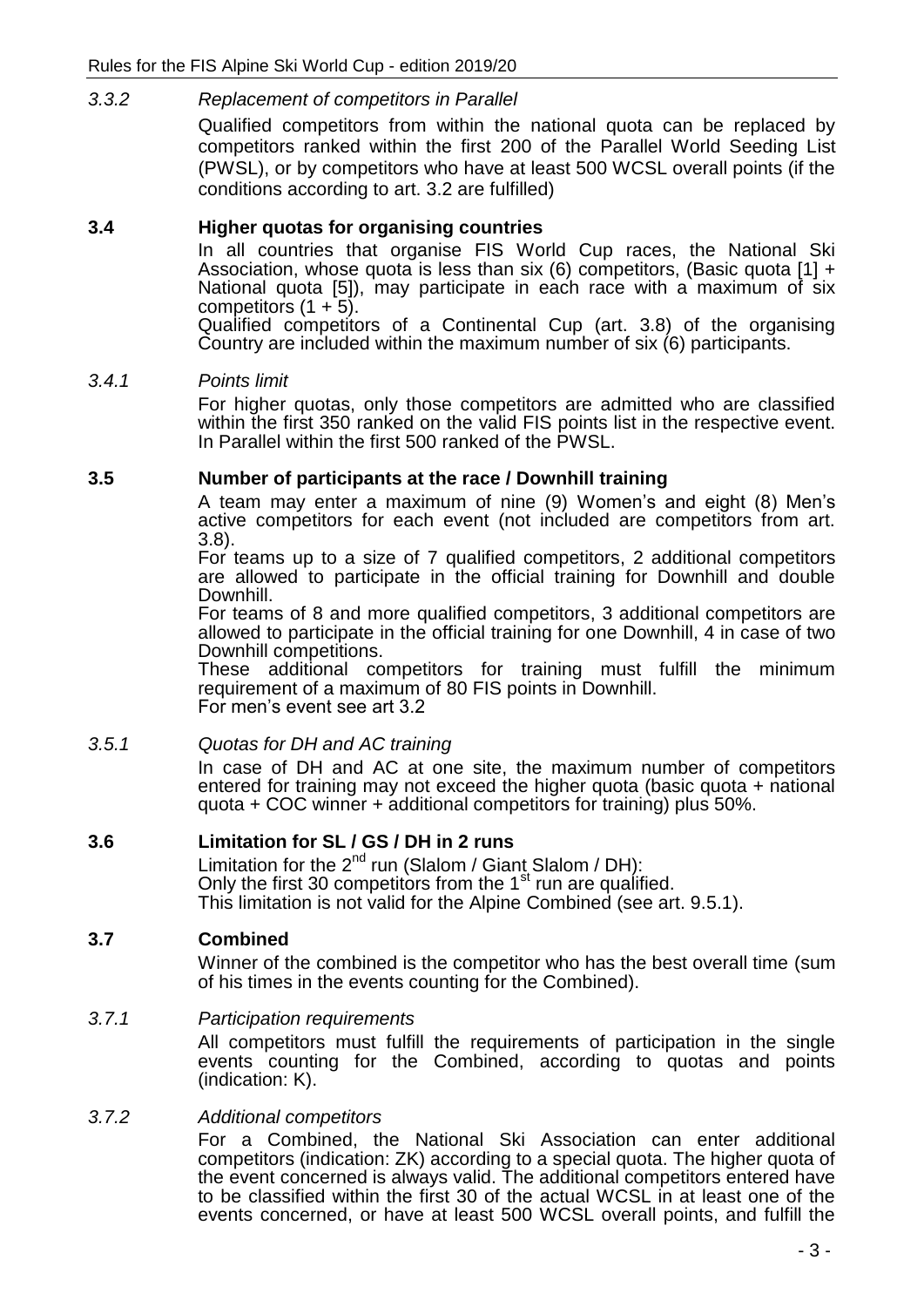requirements of art. 3.2 in the second event. Therefore, competitors with the indication ZK must be the same ones in both events.

If a competitor who is entered for a FIS World Cup Combined in the ZKquota, does not finish the first event of the Combined correctly, he must participate within the special quota in the second event.

| plus | maximum |  |   |              | competitors based on a quota of |  |
|------|---------|--|---|--------------|---------------------------------|--|
|      |         |  |   | $\mathbf{u}$ |                                 |  |
|      |         |  |   |              |                                 |  |
|      |         |  |   |              |                                 |  |
| Н    |         |  |   |              |                                 |  |
| ш    |         |  | " |              |                                 |  |
|      |         |  |   |              |                                 |  |

### *3.7.3 Organisation of the Combined*

All competitors entered for the Combined who finish the first run are qualified for the second run.

All competitors who are classified in the Downhill and in the Slalom will be classified in the Combined and receive the corresponding World Cup points (restrictions: see art. 10.2).

For the allocation of FIS and World Cup points, the rules for Slalom are valid.

### **3.8 Qualified competitors of the Continental Cups**

EC 3, NAC 2, FEC 1, SAC 1, ANC 1

### *3.8.1 Qualification for the FIS World Cup of the COC Overall Winners*

Qualified competitors of the Continental Cups according to the Continental Cup rules qualify to start in the respective events of the FIS World Cup in addition to the national quota in the season following the result (Southern Hemisphere: same season) if they are classified within the first 350 of the valid FIS points list in the event concerned.

Their costs for accommodation, food and beverage must additionally be paid by the Organising Committee.

If the COC overall winner is already qualified in the event concerned, the National Ski Association cannot apply for an additional starting spot for the overall winner.

### **3.9 Registration and entries**

National teams must use the FIS online registration system for entries and FIS season accreditation requests. The Organisers are only allowed to accept entries submitted within the communicated deadlines and through the FIS online entry system. Team entries without participating athletes will not be considered.

### **4. Payment of expenses**

### **4.1 Competitors**

### *4.1.1 Quotas*

Accommodation, full board and beverages have to be paid by the Organisers for all competitors according to the World Cup quotas published by FIS, provided that the competitors participated on the competition day.

If a competitor is injured after his arrival on site, the costs will be paid after presentation of a medical certificate. However this is only valid for competitors who according to the rules are qualified for the competition itself. The quotas for the payment of accommodation, full board and beverage are calculated on the basis of the national quota (maximum eight competitors per event, seven for men's). Only If a team has a national quota, the OC must also pay for the competitor of the basic quota.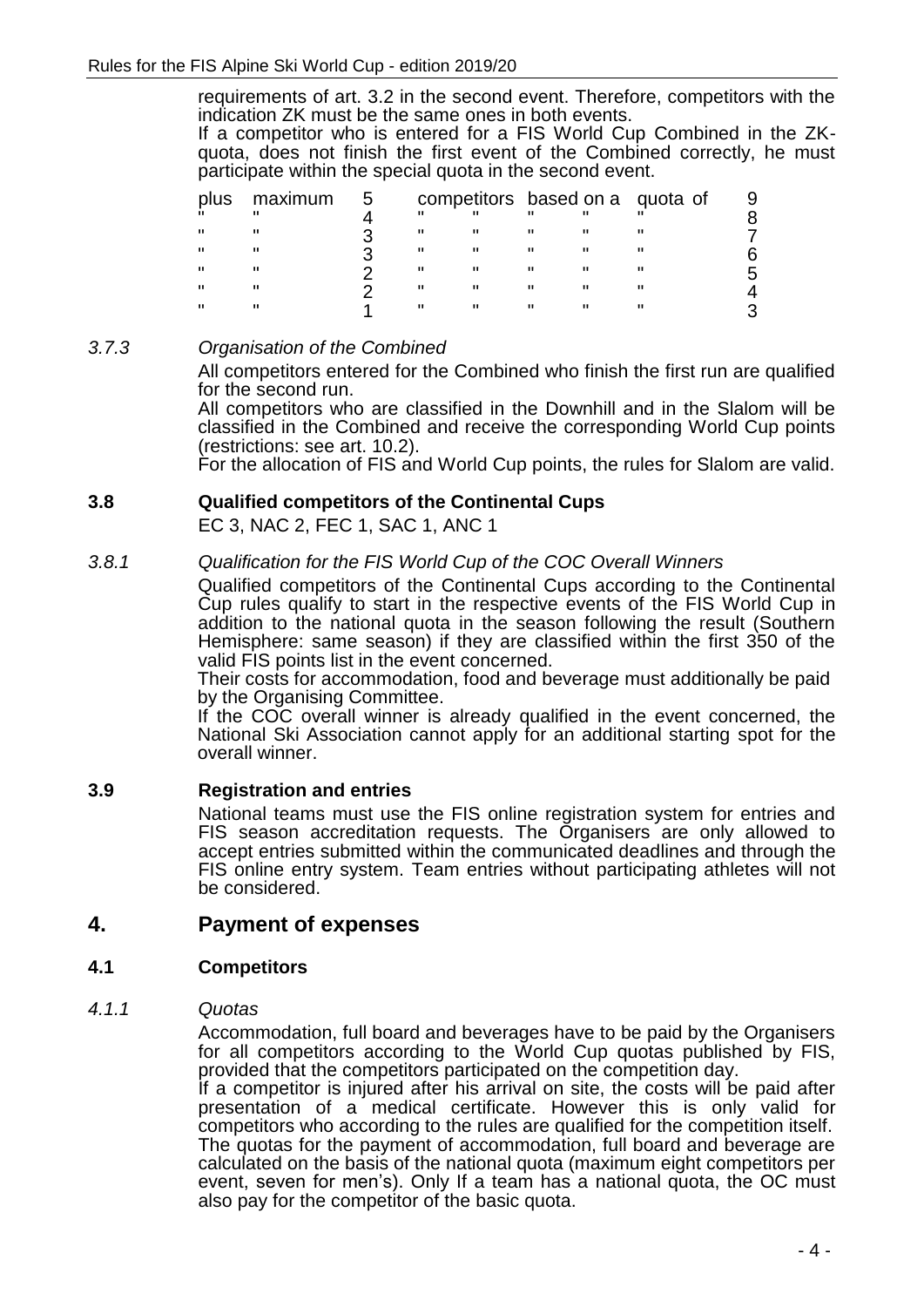The expenses of the competitors who started with 500 WCSL points (or more) and qualified competitors of the Continental Cups (art. 3.8.1 – Officials not included) are also included.

### *4.1.2 Duration*

All expenses for accommodation and food incl. non-alcoholic beverages must be paid according to the precisions below, from at least the night before the first official training day / official free skiing, until the morning after the last competition at which the competitor participated. This is also valid if the races do not take place on consecutive days.

Under no circumstances is the Organiser or the hotel manager allowed to demand the vacating of the rooms by the teams on the day of the competition.

#### *Precision:*

one downhill or

For participation at an event with:

| one downhill or<br>Alpine Combined with DH                                                  |     | $=$ 4 days, 5 nights* |
|---------------------------------------------------------------------------------------------|-----|-----------------------|
| one downhill + SG, or + GS<br>or SL, or + a second Downhill<br>or + Alpine Combined with DH |     | $= 5$ days, 6 nights* |
| one technical event or SG<br>or Alpine Combined with SG                                     |     | $= 2$ days, 3 nights  |
| two technical events or<br>one technical event + SG<br>or + Alpine Combined with SG         |     | $=$ 3 days, 4 nights  |
| three competitions incl. at<br>least one DH                                                 | $=$ | 6 days, 7 nights*     |
| three competitions without DH                                                               | $=$ | 4 days, 5 nights      |
| Alpine team event                                                                           | $=$ | 1 day, 2 nights       |
|                                                                                             |     |                       |

\*if less than three DH training days are scheduled the duration can be reduced.

(Individual parallel events are regulated as one technical event)

### Arrival/Departure

The Organiser only has to pay for the accommodation and full board according to the World Cup rules.

Only if an earlier arrival date is requested by the team leader according to art. 4.5, he may make an agreement with the Organiser regarding the duration. In any case the above mentioned precisions cannot be extended. Additional costs due to an early arrival or a late departure have to be paid by

the teams.

In case of late arrival or early departure there is no right of compensation. In necessary cases, the Chief Race Directors can decide special agreements.

Upon request of a Team Captain the Organiser (or Hotel) must hand over a corresponding confirmation after regular settlement is made. The confirmation is valid for the group of persons registered trough the FIS online system.

### *4.1.3 Precision*

Latest when the start lists are ready, the Organiser must hand out to the Team Captains a voucher which shows the total number of nights for free accommodation and full board (art. 4.1 & 4.2) and the total number of persons (art. 4.3) who pay the maximum price of CHF 120.-- for accommodation and full board.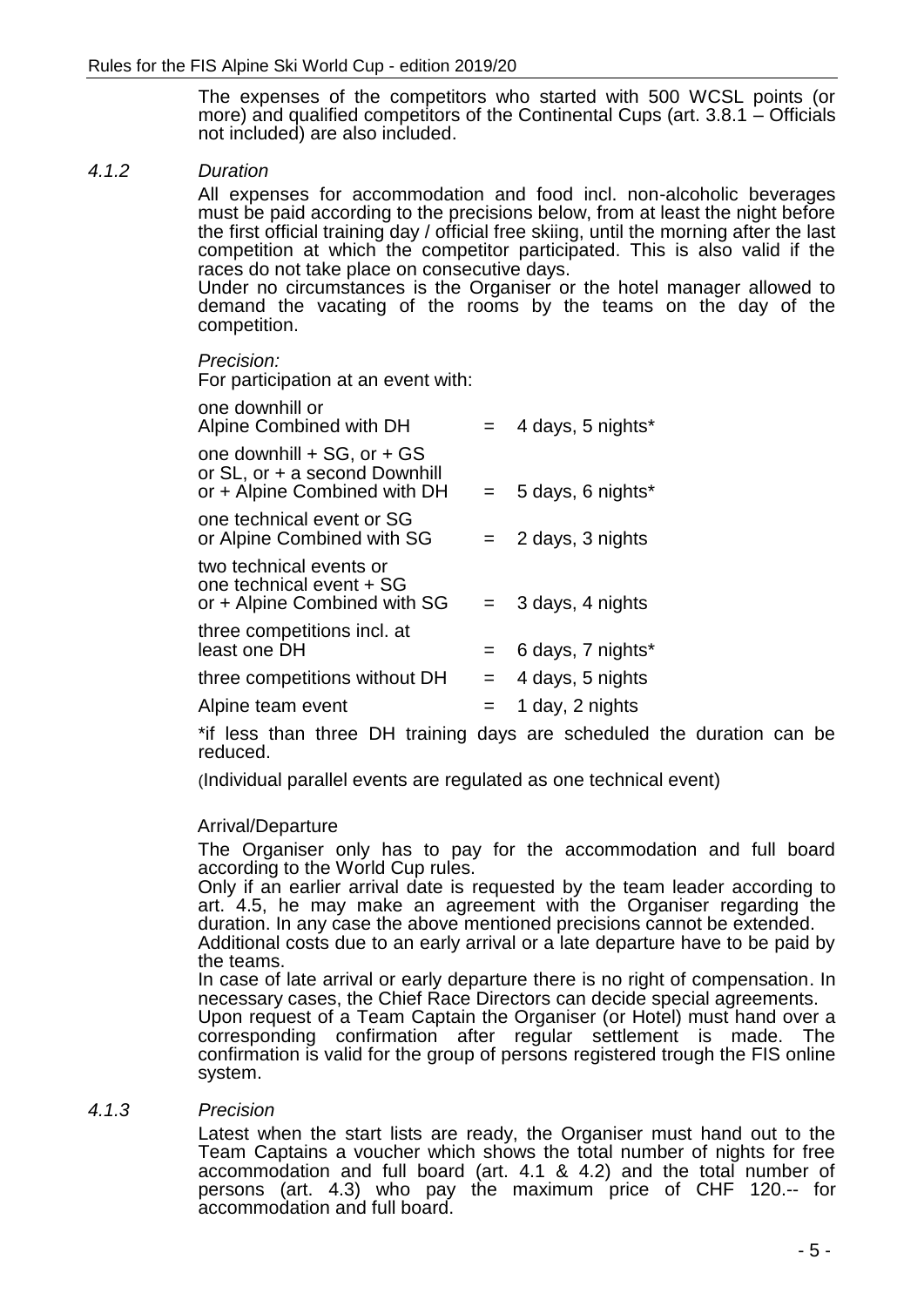### **4.2 Officials**

### *4.2.1 Quota*

For officials of teams with a national quota respectively competitors with 500 WCSL points (or more), the costs for accommodation, full board incl. non alcoholic beverages must be paid as follows (taking into consideration art.  $4.1.1, 2<sup>nd</sup>$  paragraph):

| for |              |   | team up to $3$ |              | competitors who started 4 officials |  |
|-----|--------------|---|----------------|--------------|-------------------------------------|--|
| Ħ.  | $\mathbf{u}$ | п |                |              |                                     |  |
|     |              | н |                |              |                                     |  |
| π   |              | н |                |              |                                     |  |
| π   | $\mathbf{u}$ | н |                |              |                                     |  |
| п   |              | н |                | 8 and more " |                                     |  |

#### *Precision:*

In case of an event with one or more Downhills resp. SG, AC or an event with one or more technical events, costs must be paid for the higher event quota (max. 10 persons) from the official day of arrival until the day of departure after the last race.

In case of an event with DH, SG or AC in connection with GS or SL, costs must be paid for the higher event quota  $+50\%$  (rounded up / max. 15) persons) from the official day of arrival until the day of departure after the last race.

### *4.2.2 Duration for payment of expenses*

The duration for the payment of expenses as well as the regulation of arrival / departure must correspond to the regulation for competitors as mentioned in art. 4.1.2.

During this period allocation of single rooms per team must be made according to the following table:

| 1 to 3 officials    | $=$ 1 single room  |
|---------------------|--------------------|
| 4 to 6 officials    | $=$ 3 single rooms |
| 7 officials or more | $= 5$ single rooms |

### **4.3 Additional officials / Service Personnel**

The total number of additional officials and / or service personnel per country registered through the FIS online entry system is limited for each event and depends on the total number of different athletes who started in training and competitions:

| up to $3$    |   | different competitors |    | persons |
|--------------|---|-----------------------|----|---------|
| $4 - 6$      |   |                       | 1በ |         |
| $7 - 8$      |   |                       | 17 | Ш       |
| $9 - 10$     |   | ш                     | 13 | Ш       |
| $11 - 15$    |   | Ш                     | 18 | Ш       |
| more than 15 | ш |                       | つつ | Ш       |

For these additional officials / service personnel accredited by FIS, the maximum price that can be charged for accommodation with full board incl. non-alcoholic beverages must not exceed CHF 120.-- per day (or the equivalent) if these persons are registered through the FIS online by the corresponding Team Captain and the accommodation is arranged by the Organising Committee (team accommodation).

These limited group of team service persons who are registered online in principle have the access right to the start area and eventual catering tent / team hospitality for athletes.

In case of a justifiable suspicion of abuse, the OC has the right to ask the Team Captains to present the relevant FIS season accreditations.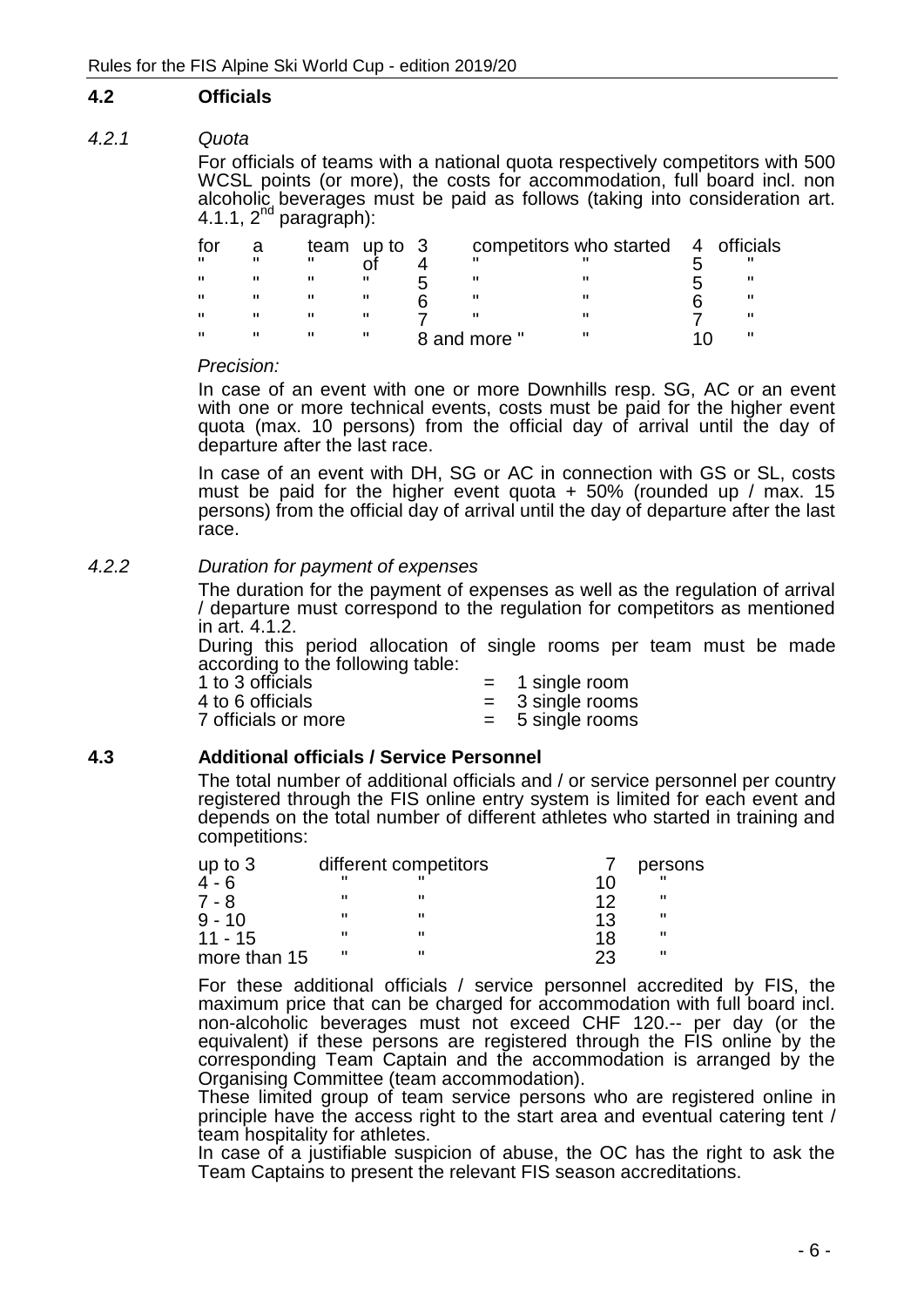*4.3.1 Ski Racing Suppliers (SRS)*

Ski Racing, Management and Marketing personnel with a FIS ID card which are not directly related to a national team cannot be entered for World Cup events by a national team. These officials must be entered by their company, using the FIS online entry system mandatory, based on the actual SRS name list.

### **4.5 Right of accommodation**

Each National Ski Association has to announce to the Organisers the expected total number of team members (competitors, coaches, accompanying persons and service personnel) five (5) weeks before the first event and furthermore the Organisers must be informed latest seven (7) days before the official 1<sup>st</sup> training (speed) or event (tech) about the names of the team members, eventual changes to the arrival date and the originally registered size of team (incl. officials and service personnel according to art. 4.3), as well as an eventual withdrawal from the event. If this is not done, the Organising Committee will invoice the costs incurred for canceled accommodation (art. 4) to the National Association concerned.

Teams or persons who register late have no right for the reservation or the payment of accommodation expenses.

*4.5.1 Guests*

The National Ski Association may enter guests and additional accompanying persons of the team through the online entry system.

The guests and additional accompanying persons of the teams are not basically having the right of accommodation at the Team's lodging.

The Organiser may offer special packages (accommodation, transportation, etc.) through their guest hosting program. National Ski Associations must request and agree to the terms from the Organising Committee minimum 7 days prior to the official arrival day.

### 4.5.2 Maximum price at the World Cup Finals

For stakeholders (not directly related to a national team) and/or special quests of the FIS Alpine World Cup, that are officially entered according to the announced entry deadlines, and whose accommodation has been reserved trough the LOC, the maximum price for accommodation with half board shall in any case not exceed the maximum price of CHF 250.--.

### **4.6 Quality of accommodation:**

The Hotels for the teams must at least meet the requirements of the international three star category.

Breakfast and dinner must be served at the actual Hotel if possible. The Chief Race Director will decide during his summer inspections whether alternatives are acceptable.

### *4.6.1 Ski rooms:*

The Organising Committee must make available heated working facilities (facilities in the hotels, containers, separate facilities in larger infrastructures) to prepare and store skis and other ski equipment. These facilities shall have a surface of minimum 15 m2 (reference surface for two workstations) with height of 2.40m. They shall be equipped with sufficient power and electricity sockets and be adequately ventilated. They shall be lockable. Such facilities can be requested only for team and SRS service personnel specified as servicemen (servicemen code) on the online entry (4.3). These facilities must be available from the official arrival date.

*4.6.2 Waiting Room:*

The OC has to put at the disposal of the competitors a special heated and separate waiting room near the start or finish area in which the competitors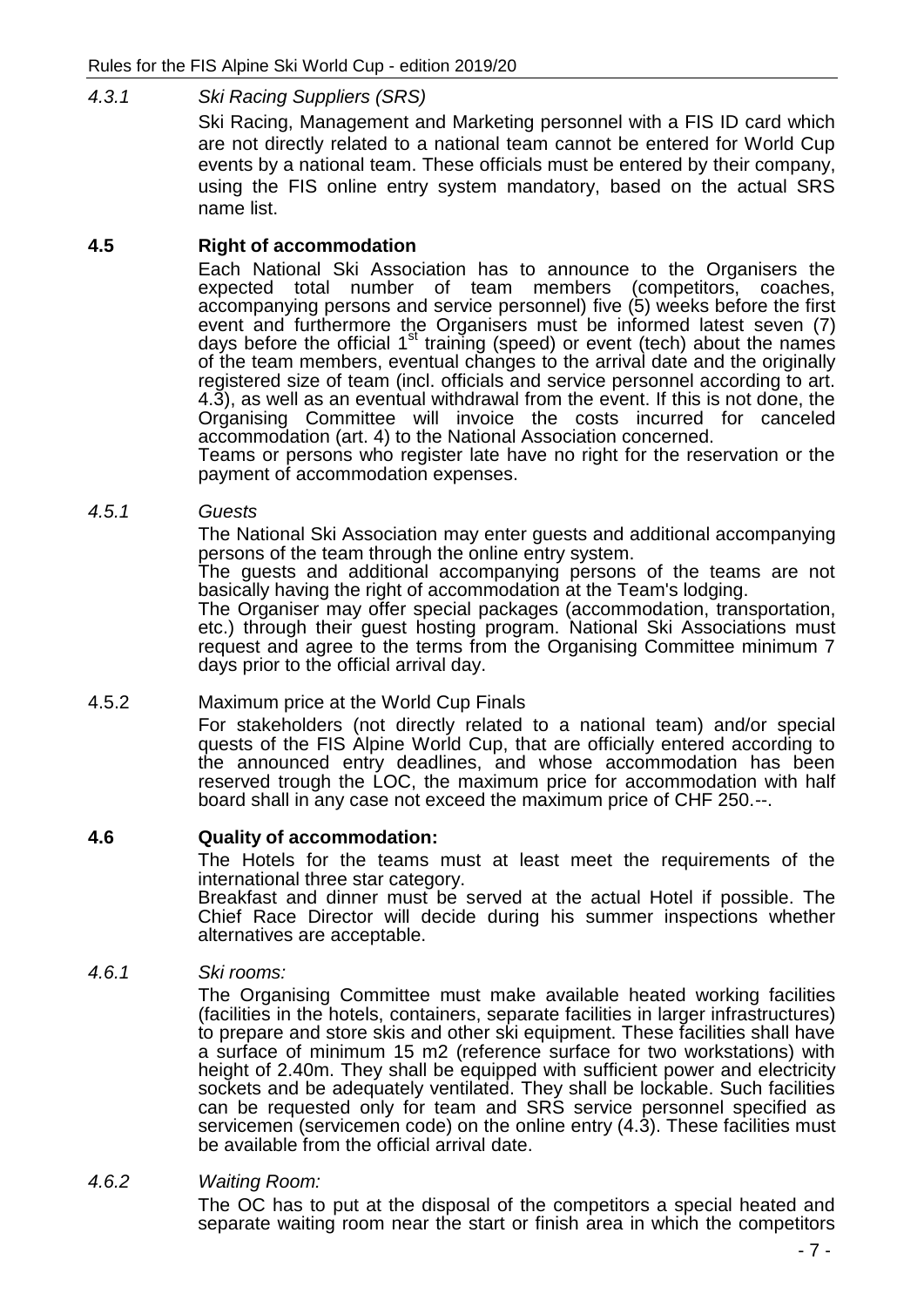can stay during training intervals and/or between the two runs of a competition. No separate waiting room has to be organised if the finish area or means of transport to the start are within the resort itself.

### *4.6.3 Team Hospitality*

The Organising Committee is required to provide appropriate team hospitality at the competition site(s) for the athletes, coaches and service personnel. The team hospitality area should be large enough to enable these team members to prepare and/or relax in a secure, comfortable environment. The area should be equipped with adequate seating, heating, and provide healthy warm and cold food and beverages and proper reserved washroom facilities nearby. Furthermore heated and separate waiting room(s) have to be put at the disposal of the competitors near the start area(s) in which the competitors can stay during trainings, respectively between the two runs or heats of a competition.

### **4.7 Full board and beverages**

*4.7.1 Quality and quantity of meals*

Food must be healthy, plentiful and correspond to the needs of highly competitive athletes.

The meals must meet at least the following guidelines:

- Breakfast: Bread, butter and jam, milk, coffee with milk or tea. Choice of eggs, cheese, sausages and different kinds of Muesli, yoghurt and fruits (breakfast buffet).
- Lunch: Choice of at least two menus:

Soup or appetizer, 200 g meat (steak, etc.) poultry or fish, in agreement with the teams. Vegetables or other supplements, cheese, fruit or deserts.

Dinner: Same as lunch.

A sufficient quantity of non-alcoholic beverages are to be included with the meals.

Furthermore in agreement with the Team Captains the hotels have to serve a small snack (tea and sandwiches) in the afternoon.

*4.7.2 Mealtimes*

The hotel must adapt itself to the needs of the schedules, which depend on the training and competition program. For instance, for Slalom and Giant Slalom events, in general, breakfast is served very early in the morning. For Downhill, daily training is over at approx. 2:30 p.m. and the hotel must be able to provide hot meals on the return of the racers and their coaches.

### *4.7.3 Place of meals*

Breakfast and dinner must, if possible, be served at the actual hotel. The Chief Race Directors will decide during their summer inspections whether alternatives are acceptable.

### *4.7.4 Information of agreement*

The OC is responsible for informing the hotel management of the agreements with regard to accommodation, full board and of the daily program, including eventual changes.

### **4.8 Final**

Special regulations are valid for the Final.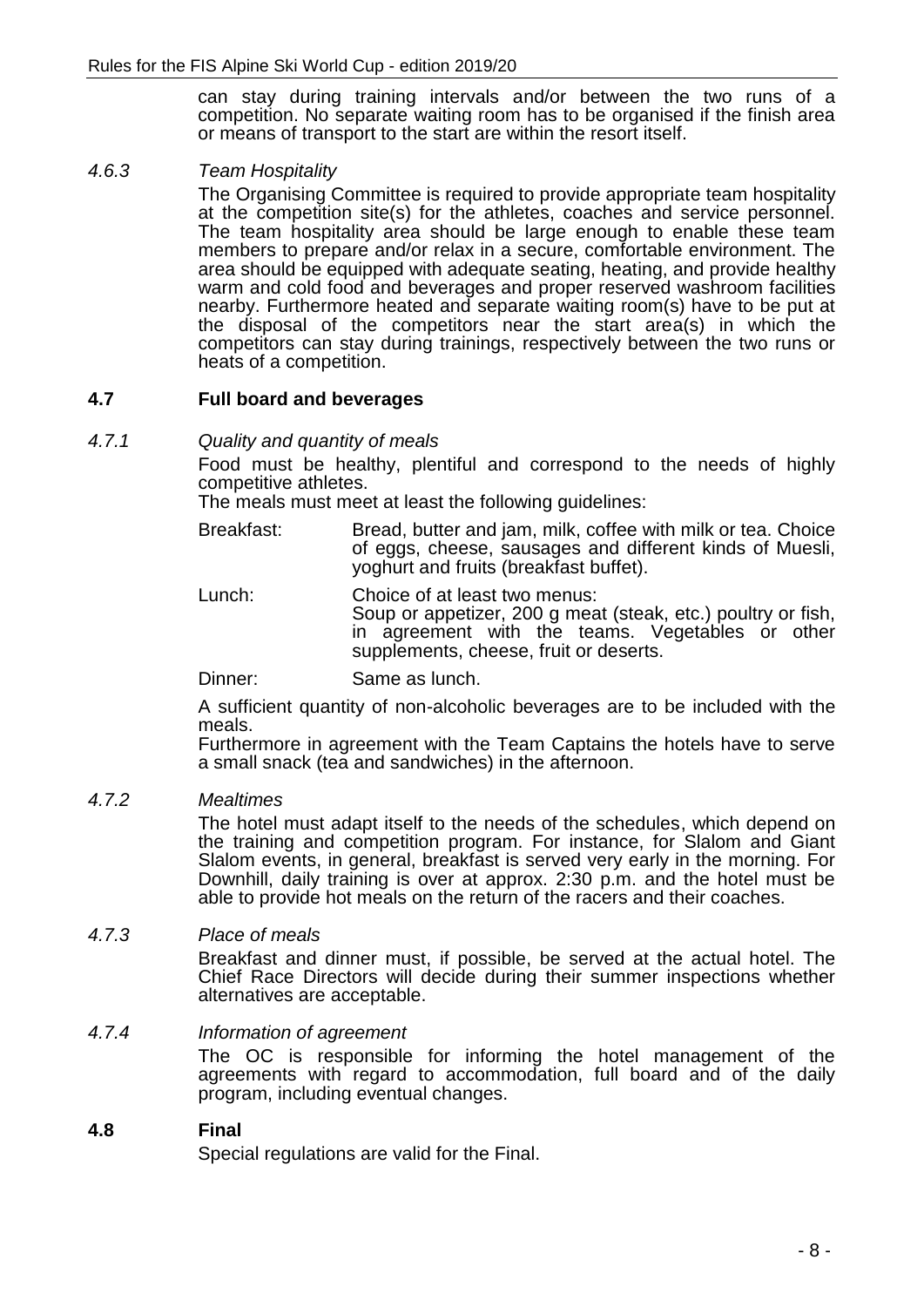- *4.8.1 Duration of payment*
	- For SG, GS, SL and Alpine team event according to art. 4.1.2 and 4.2.2, for DH according to the inspection agreement.
	- Payment for competitors placed  $1<sup>st</sup> 3<sup>rd</sup>$  in the Overall World Cup must be from their day of arrival until the day of departure after the last competition of the Final.
- *4.8.2 Quota for the payment of expenses Competitors*

- All qualified competitors

*Officials*

The last list of World Cup quotas is taken as the basis for the payment of expenses for officials (according to art. 4.2). Thereof the following regulations are given:

- For DH / SG costs must be paid for the higher of both quotas until the day of departure after the SG.
- For GS / SL costs must be paid for the higher of both quotas until the day of departure after the last competition.
- In case of overlapping (departure SG / arrival GS or SL) costs must be paid for the highest quota  $+50\%$ .
- *4.8.3 Additional officials and service personnel*

The regulations of art. 4.3 is valid.

### *4.8.4 Arrival / Departure*

The regulations regarding arrival / departure (art. 4.1.2) are also valid for the Finals.

### **4.9 Internet access**

Athletes, team members and servicemen are entitled to free of charge Wi-Fi access within the Team hospitality or the Team area in the Finish area and in the Team hotels or other area(s) designated by the Organiser wherever feasible. Any costs for this access are the responsibility of the Organiser. The Organiser should also provide free of charge high speed Wi-Fi access to the media in the Finish area.

### **4.10 Car parking**

The Organiser should provide free of charge outdoor parking for the athletes, team members and servicemen at the accommodation area, in the finish area and at the cable car/lift bottom station, or in their near vicinity (within approx. 5 minutes walk). In case that the parking lot is not within the finish area, the Organiser should secure a designated area, as close to the finish area as possible, where teams will have the possibility to unload/load their equipment.

# **5. Travel expenses**

The Organising Committees of FIS World Cup events are required to pay to the participating teams the travel expenses for the best 45 competitors on the valid start list who started in the race, for Alpine Combined according to the valid start list of the  $1<sup>st</sup>$  run, if the competitor started the  $2<sup>nd</sup>$  run.

For individual Parallel (PAR) events the qualification run is an integrated part of the parallel event, the Organising Committe is required to pay travel expenses for the best 45 competitiors on the valid start list.

If a competition is interrupted or canceled after the official day of arrival, the travel expenses must also be paid to the corresponding teams (according to the starting list 1 - 45) if they are present on site.

Depending on the group of countries, the travel expenses differ.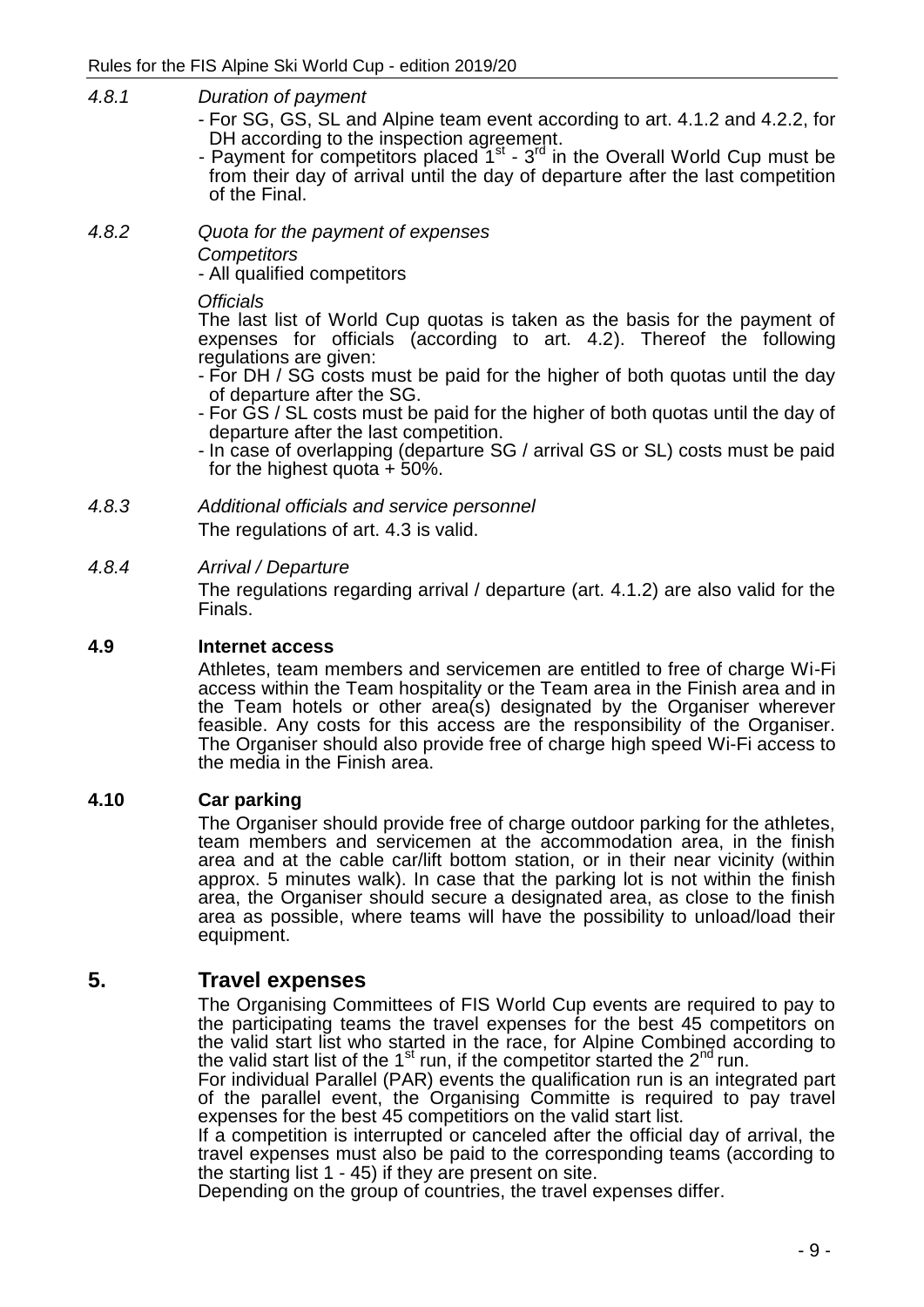### **5.1 Groups of National Ski Associations**

Group A:

ALB, ALG, AND, AUT, BEL, BIH, BUL, CRO, CYP, CZE, EGY, ESP, FRA, GBR, GER, GRE, HUN, IRL, ISR, ITA, LIB, LIE, LUX, MKD, MLT, MNE, MON, MAR, NED, POL, POR, RSM, ROU, SEN, SVK, SLO, SRB, SUI, TUR, ZIM

Group B:

ARM, AZE, BLR, DEN, EST, FIN, GEO, ISL, KAZ, KGZ, LAT, LTU, MDA, NOR, RUS, SUD, SWE, TJK, UKR, UZB,

Group C:

BAR, BER, BHA, CAY, CMR, CAN, CRC, DOM, GUA, MEX, PUR, USA

Group D:

ARG, ASA, AUS, BOL, BRA, CHI, CHN, COL, ESA, ETH, FIJ, GHA, HKG, HON, IND, IRI, ISV, JAM, JPN, KEN, KOR, KUW, LES, MGL, MAD, NEP, NZL, PAK, PER, PHI, PRK, RSA, SWZ, THA, TPE, TRI, UAE, URU, VEN

### **5.2 Expenses**

The following expenses have to be paid by the Organisers of FIS World Cup events to the National Ski Associations, including VAT paid if applicable:

| 1. | Organisers of Group A have to pay:<br>- for competitors from a country in Group A<br>- for competitors from a country in Group B<br>- for competitors from a country in Group C<br>- for competitors from a country in Group D    | <b>CHF</b><br><b>CHF</b><br><b>CHF</b><br><b>CHF</b> | $500 -$<br>$750 -$<br>$1'000. - -$<br>$2'000. - -$      |
|----|-----------------------------------------------------------------------------------------------------------------------------------------------------------------------------------------------------------------------------------|------------------------------------------------------|---------------------------------------------------------|
|    | 2. Organisers of Group B have to pay:<br>- for competitors from a country in Group A<br>- for competitors from a country in Group B<br>- for competitors from a country in Group C<br>- for competitors from a country in Group D | <b>CHF</b><br><b>CHF</b><br><b>CHF</b><br><b>CHF</b> | $750 -$<br>$500 -$<br>$1'000. - -$<br>$2'000. - -$      |
|    | Organisers of Group C have to pay:                                                                                                                                                                                                |                                                      |                                                         |
|    | - for competitors from a country in Group A<br>- for competitors from a country in Group B<br>- for competitors from a country in Group C<br>- for competitors from a country in Group D                                          | <b>CHF</b><br><b>CHF</b><br><b>CHF</b><br><b>CHF</b> | $1'000. - -$<br>$1'000. - -$<br>$500 -$<br>$1'000. - -$ |
| 4. | Organisers of Group D have to pay:<br>- for competitors from a country in Group A<br>- for competitors from a country in Group B<br>- for competitors from a country in Group C<br>- for competitors from a country in Group D    | <b>CHF</b><br><b>CHF</b><br><b>CHF</b><br>CHF        | $2'000. - -$<br>$2'000$ .--<br>$1'000. - -$<br>$500 -$  |

### **5.3 Events with two (2) or more competitions**

If in one event at the same resort, there are two (2) or more competitions carried out, the Organising Committee has to pay the above travel expenses for each qualified competitor only once.

### **5.4 Payment of travel expenses**

The Organiser must pay the expenses electronically by bank transfer to the respective National Ski Association latest seven (7) working days after the last competition. An itemised confirmation of payment must be provided to the authorized person of the National Ski Association and included in the bank transfer details. Bank transfer fees are covered by the Organiser.

### **5.5 Other travel arrangements**

Exceptions to this rule can be made by the FIS Council, in case a FIS World Cup Organiser offers charter flights free of charge for the participating teams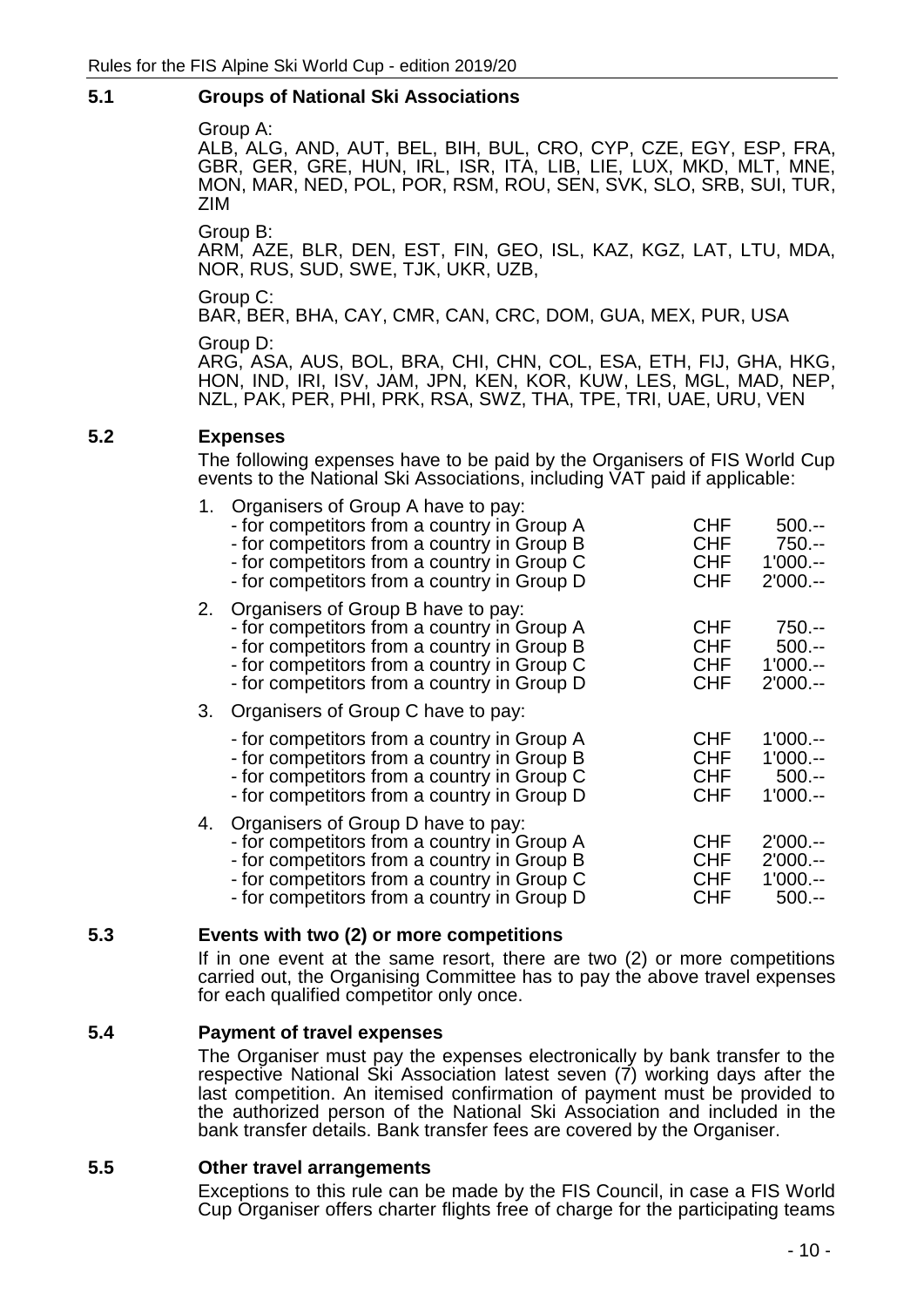or there are special agreements between the FIS and an individual Organising Committee.

### **6. Prize money**

The Organiser must make available at least CHF --120'000.-- per race for prize money (excluding VAT). For individual competitions (DH, SG, GS, SL, PAR and AC) this sum is divided between the thirty (30) best competitors, In Parallel competition divided between all qualified competitors. (For Alpine team event see special rules) The amount of prize money must be communicated to FIS before October 15<sup>th</sup>.

If more than one competitor is on the same rank, the amount of the next rank(s) is added and divided by the number of competitors concerned.

The payment must be paid electronically by bank transfer latest seven (7) working days after the last competition, taking into consideration the local tax laws. An itemised confirmation of payment must be provided to the athlete electronically. Bank transfer fees and value added tax (VAT) are covered by the Organiser.

The Organising Committee must assist the competitors with matters relating to taxation problems with prize money in the country in which the competition is held. The athlete is responsible for any applicable withholding/income taxes. Any supplementary expenses that occur due to incorrect declaration of banking details will be charged by the Organiser against the sum of money (respective prize money) that is to be paid out. Bank details of regular attending athletes (IBAN number etc.) are to be sent to the FIS Office by 15<sup>th</sup> October and / or for a qualified athlete entered at short notice, a minimum of 3 days prior to arrival at the Event.

A late payment charge will apply for Organisers from 30 days of CHF 999. Excluded from this deadline is a delay due to wrong or missing bank account information.

### **7. Insurance**

With reference to Art. 212 of the ICR.

Before the first training day or competition, the Organiser must be in possession of a binder or cover note issued by a recognized insurance company and present it to the Technical Delegate. The Organising Committee and its members require liability insurance with coverage of at least CHF 3'000'000.-- (3 million).

### **8. Starting times and starting intervals**

### **8.1 Starting times**

The fixed starting times have to be strictly observed. In case of postponements a decision is taken by the Chief Race Director.

### **8.2 Starting intervals**

The Chief Race Director determines the starting intervals, up to max. 2 minutes 30 seconds (for a small number of competitors only) and TV breaks together with TV and OC (after considering TV transmission, length, most interesting parts of the course, TV sequences, etc.).

On the competition day, decisions about eventual changes (weather conditions, etc.) are made by the Chief Race Director.

### **8.3 TV Breaks**

TV Breaks, are an integrated part of the start intervals. For Tech events, TV breaks (maximum 3 min 30 sec.) will normally take place after 15, 22 and 30 competitors. In Speed events (maximum 4 min) after 10, 20 and 30 competitors. Duration of TV breaks is counted from start of a competitor to start of the next competitor.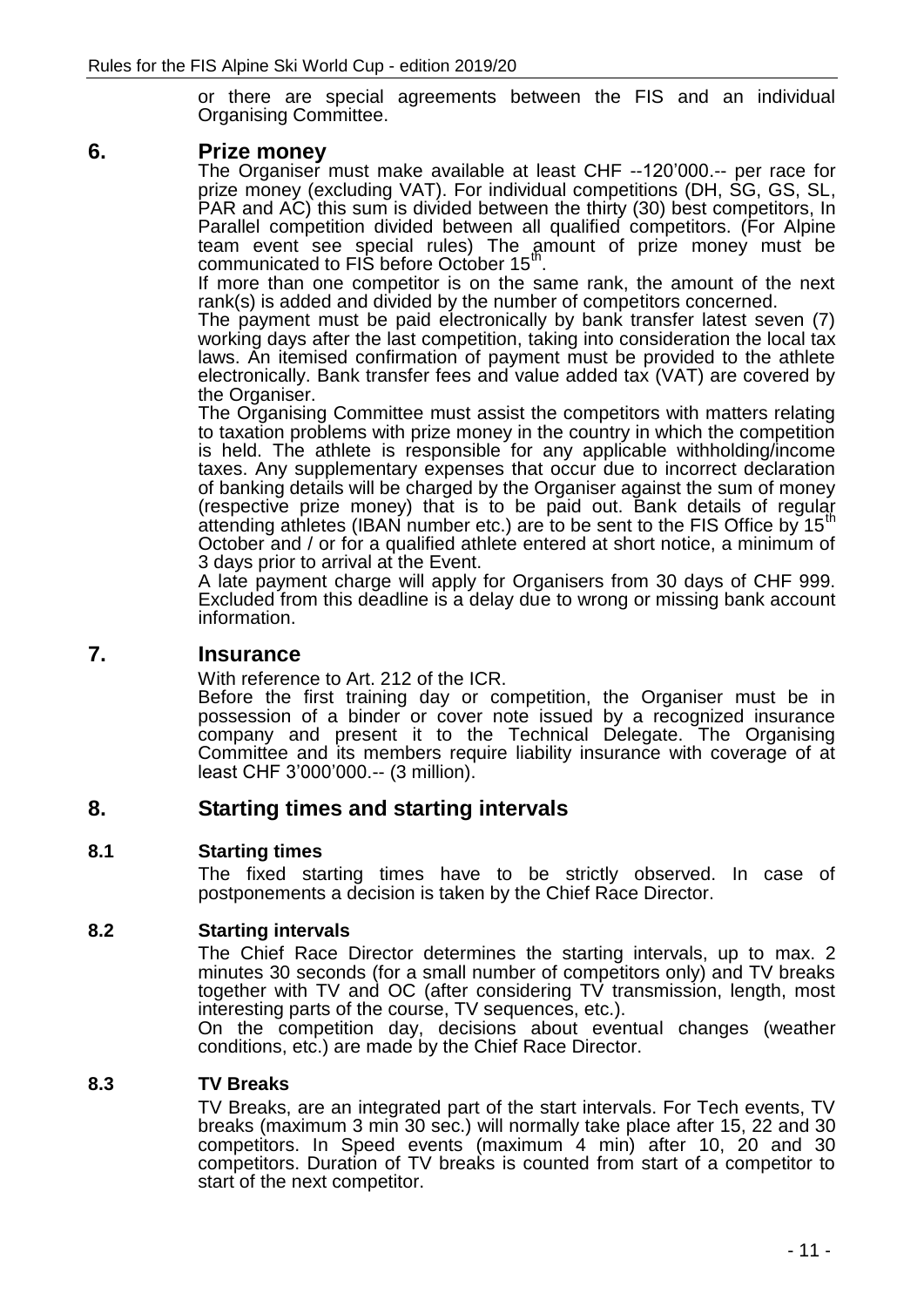## **9. Enrollment of competitors / starting order**

#### **9.1 Enrollment for SL, GS, AC, DH, SG and DH training (for Parallel events see special rules)**

### *9.1.1 The best 30 for SL, GS, AC, DH, SG and DH training*

The best 30 competitors present are enrolled according to the actual WCSL in the given event (quota adjusted), in case of a tie, according to FIS points in the given event. Those competitors, whose actual total number of WCSL points (sum of World Cup DH, SL, GS, SG, AC + OWG / WSC) is at least  $500$ , follow after the 1<sup>st</sup> group  $(1 - 15)$  according to their WCSL event points (in case of a tie according to FIS points), if they are classified within the first 30 competitors present on the WCSL in the actual event.

# *9.1.2 Enrollment after the 30th competitor*

Competitors with at least 500 WCSL points, who do not fulfill the requirements according to art. 9.1.1, are enrolled after the  $30<sup>th</sup>$  competitor (starting order according to the event WCSL, if not available, then according to FIS points). In Alpine Combined those competitors without AC FIS points follow according to the FIS points in the given event.

Thereafter the competitors are enrolled according to FIS points (in case of a tie according to WCSL event points).

Those competitors who are classified in positions 31 - 35 of the valid WCSL in the event, will be enrolled after 45 according to their FIS points, if they are not ranked in the best 45 competitors present.

### *9.1.2.1 Competitors with injury status*

- who were injured for a minimum of 8 months and
- who had at least than 500 WCSL points at the moment of injury and
- no longer have 500 WCSL points at the moment of their first start at a WCSL event after injury and
- who are not enrolled within the top 30 on the board and
- whose injury status has been accepted,

will be enrolled after the 30th competitor with their event points (WCSL/FIS points).

This rule is limited to maximum of 3 starts per WCSL event, irrespective of the effective start position in the respective competition but it is not limited to the first season after returning from injury.

A competitor with injury status, who had at least 500 WCSL points at the moment of injury, will be enrolled after the  $30<sup>th</sup>$  competitor with their events points (WCSL/FIS points) for a maximum of 3 starts per WCSL event for a maximum of two seasons after returning from injury.

### *9.1.2.2 Competitors without injury status*

- who were injured for a minimum of 8 months and
- who were ranked in the top 15 of the WCSL event concerned at the moment of injury and
- who are not enrolled within the top 30 on the board at the moment of the first start at a WCSL Event concerned

Will be enrolled after the 30th competitor with their event points (WCSL/FIS points).

This rule is limited to a maximum of 3 starts (1 start in AC) in the WCSL event concerned. But is not limited to the first season after returning from injury.

A competitor without injury status, who had at least 500 WCSL points at the moment of injury, will be enrolled after the  $30<sup>th</sup>$  competitor with their events points (WCSL/FIS points) for a maximum of 3 starts per WCSL event for, a maximum of two seasons after returning from injury.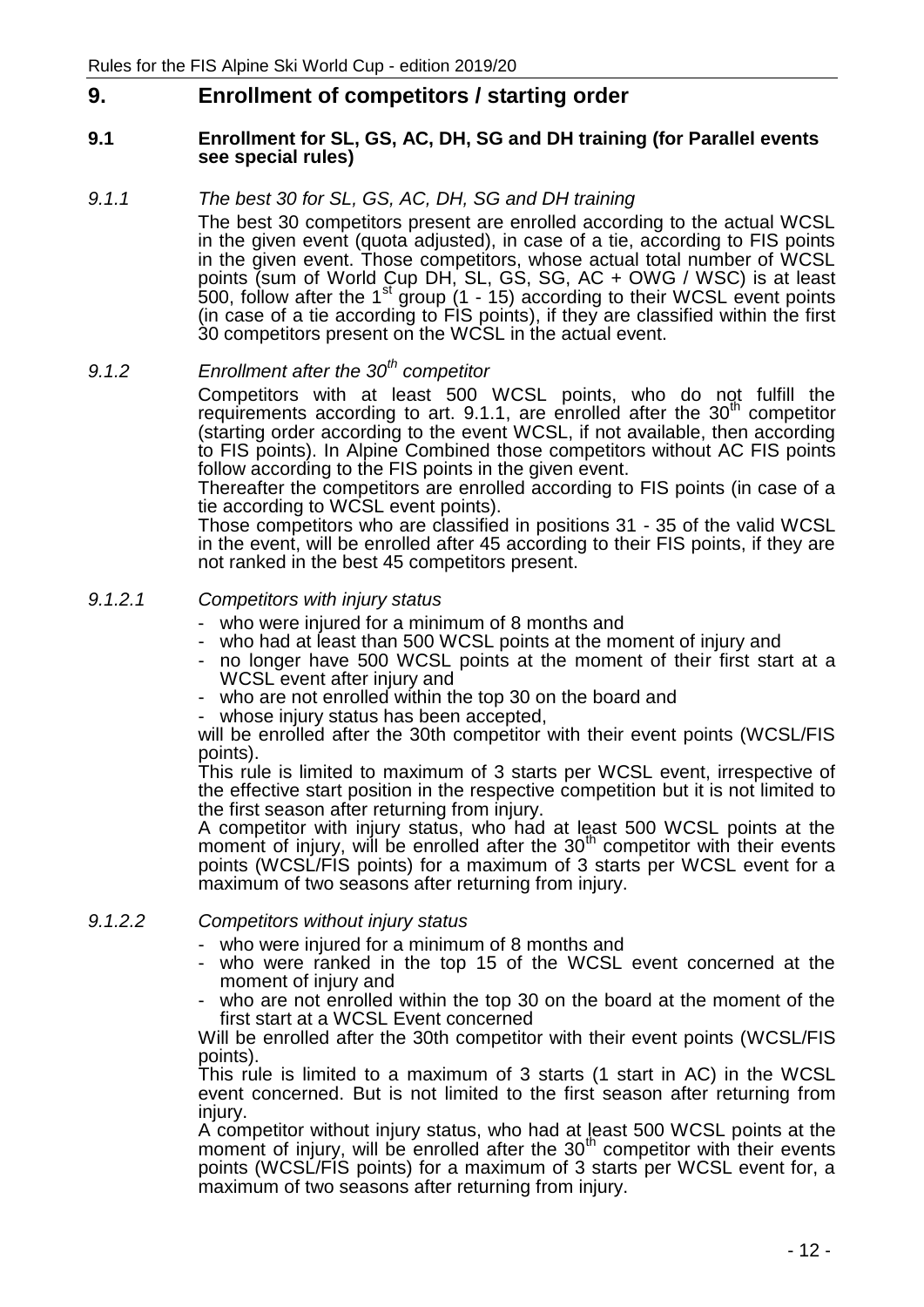*9.1.2.3 Competitors without injury status*  The winner of the Overall Title of a COC Tour (EC, NAC, SAC, FEC, ANC) who was subsequently injured for a minimum of 8 months and was unable to start in any FIS race the year the qualification was achieved (COC 5.4 Personal Qualification for World Cup), will be granted a personal World Cup qualification limited to the first returning season subsequent to the injury, excluding World Cup Finals.

### **9.2 Starting order for SL, GS, PAR Qualification run and AC (if 1st run = SL)**

-  $GS / SL: 1^{st}$  group (1 - 15)

The best seven (7) competitors will be drawn between start numbers 1 - 7 and the remaining competitors between 8 - 15. This will take place by double draw. The double draw may be done electronically. Starting order for individual Parallel, see special rules for World Cup Parallel.

### **9.3 Starting order for DH, SG and Alpine Combined (if 1 st run = DH or SG)**

The best ten (10) competitors present (quota adjusted) of the corresponding event WCSL choose their bibs between 1 and 19 odd numbered bibs only. The available even numbered bibs between 2 and 20 will be drawn between the next 10 competitors on the board (11 to 20). Bibs between 21 and 30 will be drawn between the next 10 competitors on the board (21 to 30). Thereafter the enrollment is made according to art. 9.1.2.

In case of a tie in the corresponding event (10th and 20th position of the enrollment), the tie is overridden (broken) in this manner:

according to FIS points in the given event,

and if there is still a tie, a draw will be done.

Exception for the World Cup Final: All competitors without World Cup points in the event concerned will not be included in the draw and therefore start according to their enrollment.

### *9.3.1 Starting order for DH Training*

The best ten (10) competitors present of the corresponding event WCSL will be drawn between 1 and 19 odd numbered bibs only.

### **9.4 Public Bib choice/ draw / presentation**

In case of a SL, GS, (AC if  $1<sup>st</sup>$  run = SL) event, competitors 1 to 15 on the board are obligated to meet at a certain time for the public draw.

In case of a DH, SG or AC event, competitors 1 to 10 on the board are obligated to meet at a certain time for the public choice.

In case of a PAR event, competitors 1 to 15 on the board are obligated to meet at a certain time for a public presentation

If competitors miss a public choice / draw / presentation without excuse or don't attend in time, they will automatically be enrolled according to their event FIS points after start number 45 (the 500 point rule isn't applicable)

Additionally a sanction up to CHF 999.-- may be pronounced. In case of recurrence, this sanction may be increased to CHF 5'000.--.

### *9.4.1 Award ceremonies*

Top 6 athletes on the unofficial result list at the end of the competition must remain in the finish area until the end of the protest time.

### **9.5 Starting order 2nd run**

In competitions held in two runs (DH, AC, SL and GS) the best 30 qualified for the second run of the event shall start in reversed order of the times achieved in the first run.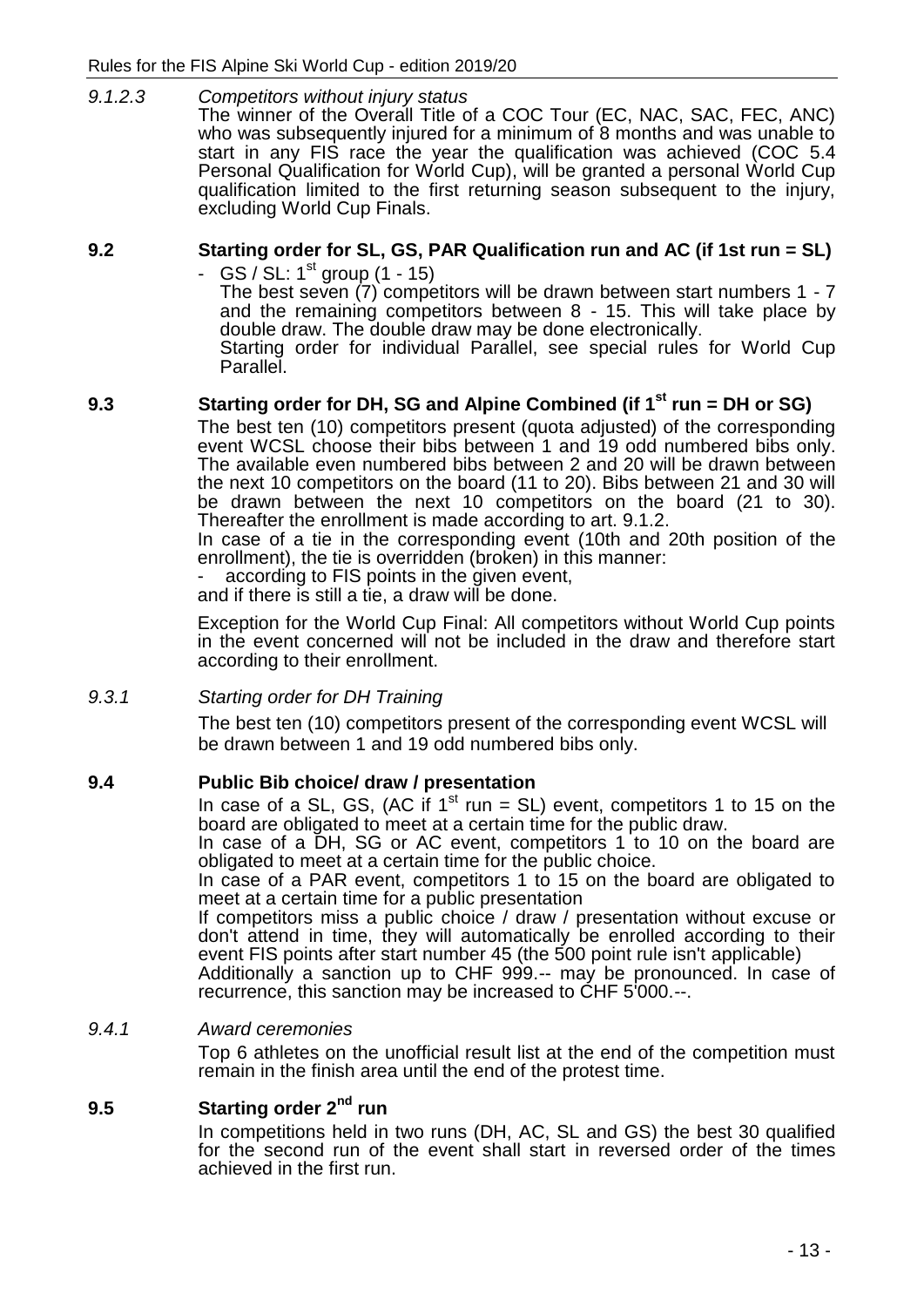### *9.5.1 Alpine Combined*

All competitors who complete the  $1<sup>st</sup>$  run correctly have the right to start in the  $2^{nd}$  run.

After clearing up the start list for the  $2^{nd}$  run (there is no moving up to the top  $30$ , the maximum best  $30$  competitors of the  $1<sup>st</sup>$  run start in the reversed order of the times achieved in the 1st run, followed by competitors according to their times of the  $1^{\text{st}}$  run  $(31^{\text{st}}, 32^{\text{nd}}, \text{etc.})$ .

### **9.6 Leader bib**

The World Cup leader in the corresponding event starts with the red leader bib, which may be different than specified in Art. ICR 606.1.

### **10. Points**

### **10.1 Schedule**

Competitors ranked first to  $30<sup>th</sup>$  (single events and Combined) are awarded points in accordance with the following schedule:

| 1 <sup>st</sup>                                                                  | place        | 100 | points       | $\frac{16^{\text{th}}}{17^{\text{th}}}$                                                   | place              | 15             | points             |
|----------------------------------------------------------------------------------|--------------|-----|--------------|-------------------------------------------------------------------------------------------|--------------------|----------------|--------------------|
|                                                                                  |              | 80  |              |                                                                                           | ĨI.                | 14             |                    |
| $2^{nd}$<br>$3^{rd}$<br>$4^{th}$<br>$5^{th}$<br>$6^{th}$<br>$7^{th}$<br>$8^{th}$ | $\mathbf H$  | 60  | $\mathbf{H}$ | $\frac{18}{19}$ <sup>th</sup>                                                             | П                  | 13             | $\pmb{\mathsf{H}}$ |
|                                                                                  | $\mathbf H$  | 50  | $\mathbf{H}$ |                                                                                           | П                  | 12             | п                  |
|                                                                                  | $\mathbf H$  | 45  | п            | 20 <sup>th</sup> st 223 <sup>rd</sup><br>223 <sup>rd</sup><br>234 <sup>th</sup> 55<br>267 | П                  | 11             | п                  |
|                                                                                  | $\mathbf H$  | 40  | $\mathbf{H}$ |                                                                                           | П                  | 10             | $\mathbf H$        |
|                                                                                  | п            | 36  | $\mathbf{H}$ |                                                                                           | H                  | 9              | ш                  |
|                                                                                  | $\mathbf H$  | 32  | $\mathbf{H}$ |                                                                                           | H                  | 8              | $\mathbf H$        |
|                                                                                  | $\mathbf H$  | 29  | $\mathbf{H}$ |                                                                                           | H                  |                | $\mathbf H$        |
| $10^{th}$                                                                        | $\mathbf{H}$ | 26  | $\mathbf{H}$ |                                                                                           | $\pmb{\mathsf{H}}$ | 6              | $\mathbf H$        |
| th<br>11                                                                         | П.           | 24  | $\mathbf{H}$ |                                                                                           | IJ                 | 5              | $\pmb{\mathsf{H}}$ |
| $12^{th}$                                                                        | $\mathbf{H}$ | 22  | $\mathbf{H}$ |                                                                                           | $\pmb{\mathsf{H}}$ | 4              | $\mathbf H$        |
| $13^{th}$<br>14 <sup>th</sup>                                                    | П.           | 20  | $\mathbf{H}$ |                                                                                           | П                  | 3              | $\mathbf H$        |
|                                                                                  | $\mathbf{u}$ | 18  | $\mathbf{H}$ |                                                                                           | $\mathbf{H}$       | $\overline{2}$ | $\mathbf{H}$       |
| $15^{\text{th}}$                                                                 | $\mathbf{H}$ | 16  | $\mathbf{H}$ | $28th$<br>29 <sup>th</sup><br>30 <sup>th</sup>                                            | Ħ                  | 1              | $\mathbf H$        |

### **10.2 Time difference from the winning time**

If a competitor's overall time (at combined events the total running times of both events counting for the Combined) is more than eight (8) percent greater than the winning time, irrespective of the rank achieved, no points and prize money will be awarded.

### **10.3 Several competitors tied for the same position**

If several competitors are tied for one of the top thirty positions in a race, each of the competitors who are tied receives the points corresponding to that position. The remaining competitors receive the points corresponding to their official classification in the race.

### **10.4 Addition and deletion of points for the World Cup Starting List**

*10.4.1 Addition*

After each OWG (1<sup>st</sup> – 15<sup>th</sup>), WSC (1<sup>st</sup> – 15<sup>th</sup>) and FIS World Cup event

*10.4.2 Deletion* After each OWG, WSC, and FIS World Cup event. Parallel events does not count for WCSL points.

### *10.4.3 The points that will be deleted after each race* The sum of WCSL points of the past season in the respective event will be divided by the number of WCSL races that shall be carried out in the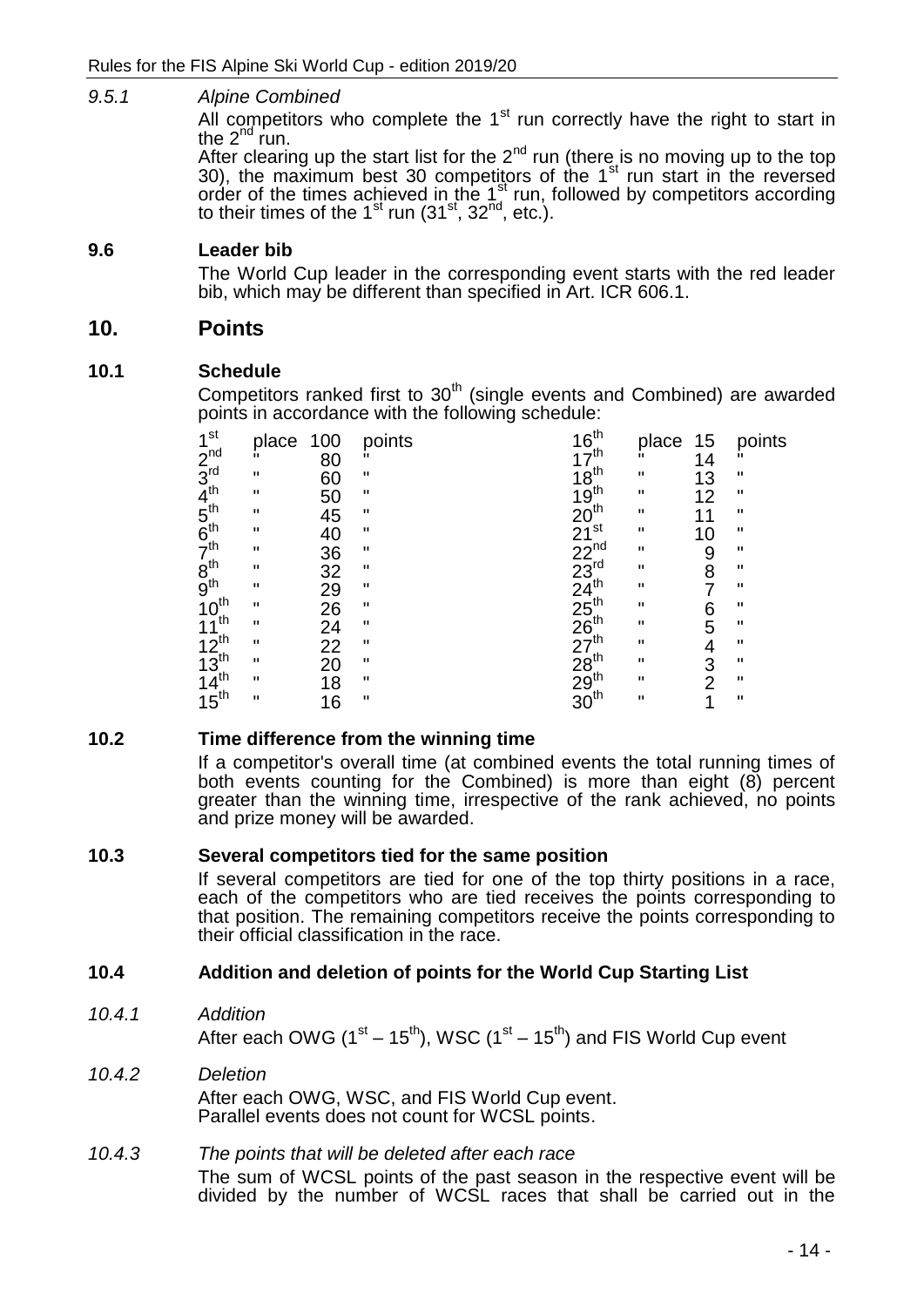respective event during the current season. This will establish the points that will be deleted after each race. If a canceled race will not be rescheduled, the deletion will follow after the respective Final competition.

*10.4.4 Retirement and Return to Competition* The official retirement becomes valid through the notice of withdrawal of the National Ski Association to FIS.

A re-inscription after September 1<sup>st</sup> will not be considered in the WCSL.

Art. 5.6 of the FIS Anti-Doping Rules are valid

5.6.1 An Athlete who has been identified by FIS for inclusion in FIS's Registered Testing Pool shall continue to be subject to these Anti-Doping Rules, including the obligation to comply with the whereabouts requirements of the International Standard for Testing unless and until the Athlete gives written notice to FIS that he or she has retired or until he or she no longer satisfies the criteria for inclusion in FIS's Registered Testing Pool and has been so informed by FIS.

5.6.2 An Athlete who has given notice of retirement to FIS may not resume competing unless he or she notifies FIS at least six months before he or she expects to return to competition and makes him/herself available for unannounced Out-of-Competition Testing, including (if requested) complying with the whereabouts requirements of the International Standard for Testing, at any time during the period before actual return to competition.

5.6.3 National Ski Associations/National Anti-Doping Organisations may establish similar requirements for retirement and returning to competition for Athletes in the national Registered Testing Pool.

### **10.5 FIS points list**

In addition to the WCSL the FIS points list published periodically is also valid for the FIS World Cup.

### **11. FIS World Cup Final**

### **11.1 Qualification**

The following are qualified in the respective event:

### *11.1.1 The first twenty-five*

The first twenty-five (25) competitors according to the World Cup standings. There is no shifting or replacement.

### *11.1.2 500 World Cup points*

Competitors who have achieved at least 500 World Cup points during the current season. If 500 points are achieved during the Final, the competitor is qualified for the following events of the Final.

### *11.1.3 World or Olympic Champion and Junior World Champion*

The World or Olympic Champion (the Combined Winner in DH or SL only if they are not qualified according to art. 11.1.1 or 11.1.2) and the Junior World Champion are qualified for the Finals of the same season in the given event. There is no shifting or replacement.

### **11.2 Enrollment FIS World Cup Final**

The 15 best ranked competitors are enrolled according to the World Cup standings of the event concerned, followed by those competitors with at least 500 World Cup points, if they are classified within the best 25 competitors on the valid World Cup standings in the event concerned and then those competitors with World Cup event points up to  $#$  25. The remaining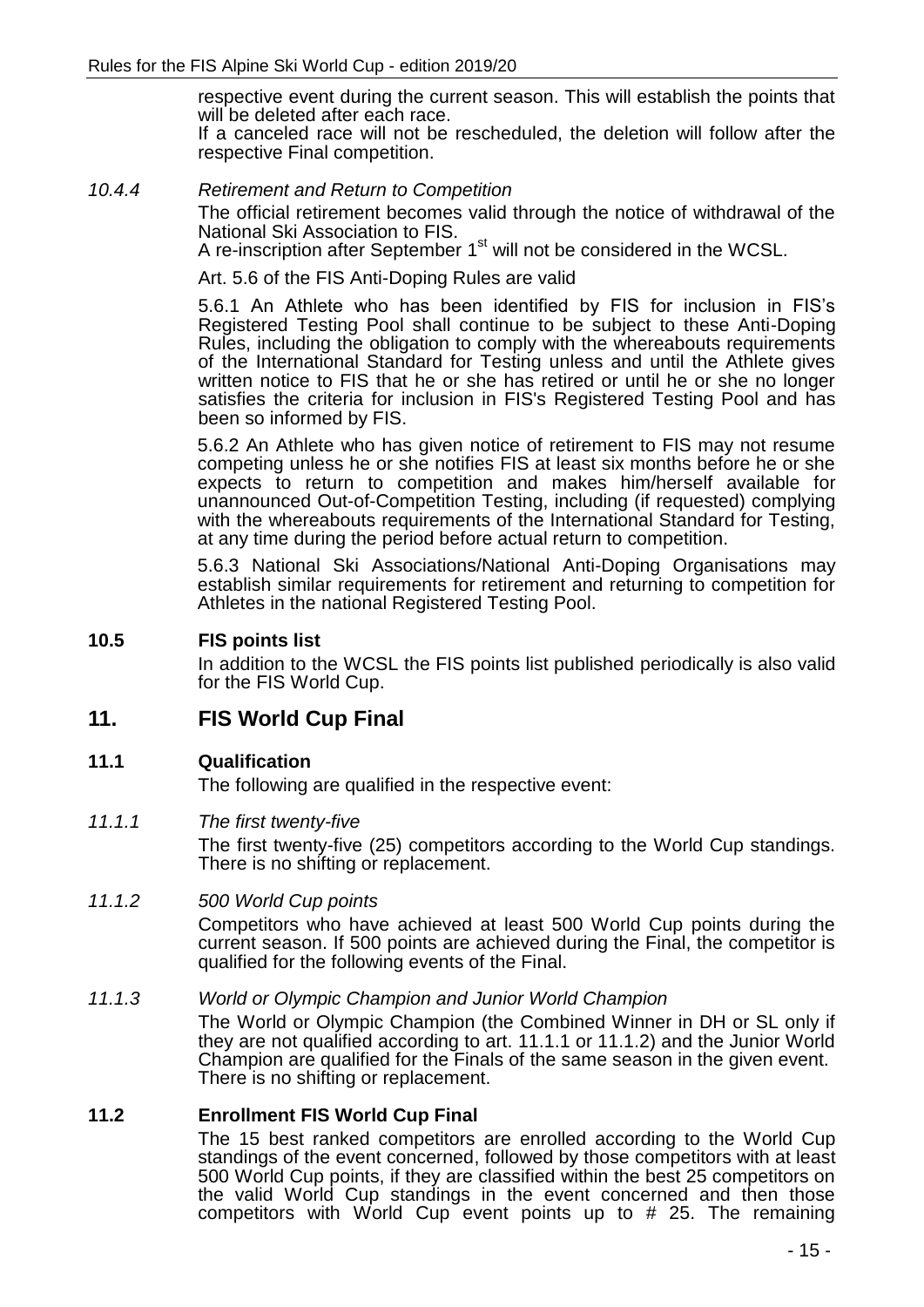competitors with World Cup points will follow. The enrollment is made according to World Cup event points - if available, and FIS points.

### **11.3 Starting list, public draw / handing over of starting numbers**

The starting list and public draw / handing over of starting numbers is made according to art. 9.2 and 9.4 - 9.6 (World Cup points).

### **11.4 Points allocation**

At Final competitions, only the first 15 ranked competitors obtain World Cup and WCSL points (according to the official scale art. 10.1).

### **12. Classification**

### **12.1 General**

#### *12.1.1 Formula*

The formula determining the overall classification, the classification of each event and the classification by nation is established before each season, based on a proposal of the Sub-Committee for Alpine FIS World Cup.

### *12.1.2 Number of results*

The formula will specify the number of results counting for the classification of the whole season.

### *12.1.3 Women and men*

The formula will be the same for women and men.

#### *12.1.4 Modification during the season* In no case can the formula be modified during the season.

### **12.2 Competitors having attained the same rank**

### *12.2.1 Number of places, equal number of points*

If at the end of all the events, a number of competitors are placed equally within the top six (6) positions in the overall classification, or, if in the classification of the events a number of participants have achieved an equal number of points, then they shall be placed according to the number of their  $1<sup>st</sup>$  places, then their  $2<sup>nd</sup>$  places,  $3<sup>rd</sup>$  places, etc.

If they cannot be classified by this system, they will each receive the medals corresponding to their placing.

### **12.3 Classification per event**

For the standings in each event (women and men), all results (World Cup points) of each competitor in the event concerned shall be counted.

### **12.4 Overall Classification**

The overall individual standings will be counted for men and women on the basis of all results (World Cup points) a competitor has achieved in each of the six (6) events and the results (World Cup points) in the combined races.

### **12.5 Overall Nations Cup Classification**

The Nations Cup will be awarded to the team that achieves the highest total of World Cup points during the course of a season adding the total women's and men's points from the overall classification. In addition the points of all competitors in race(s) which are eventually only valid for the Nations Cup will be added.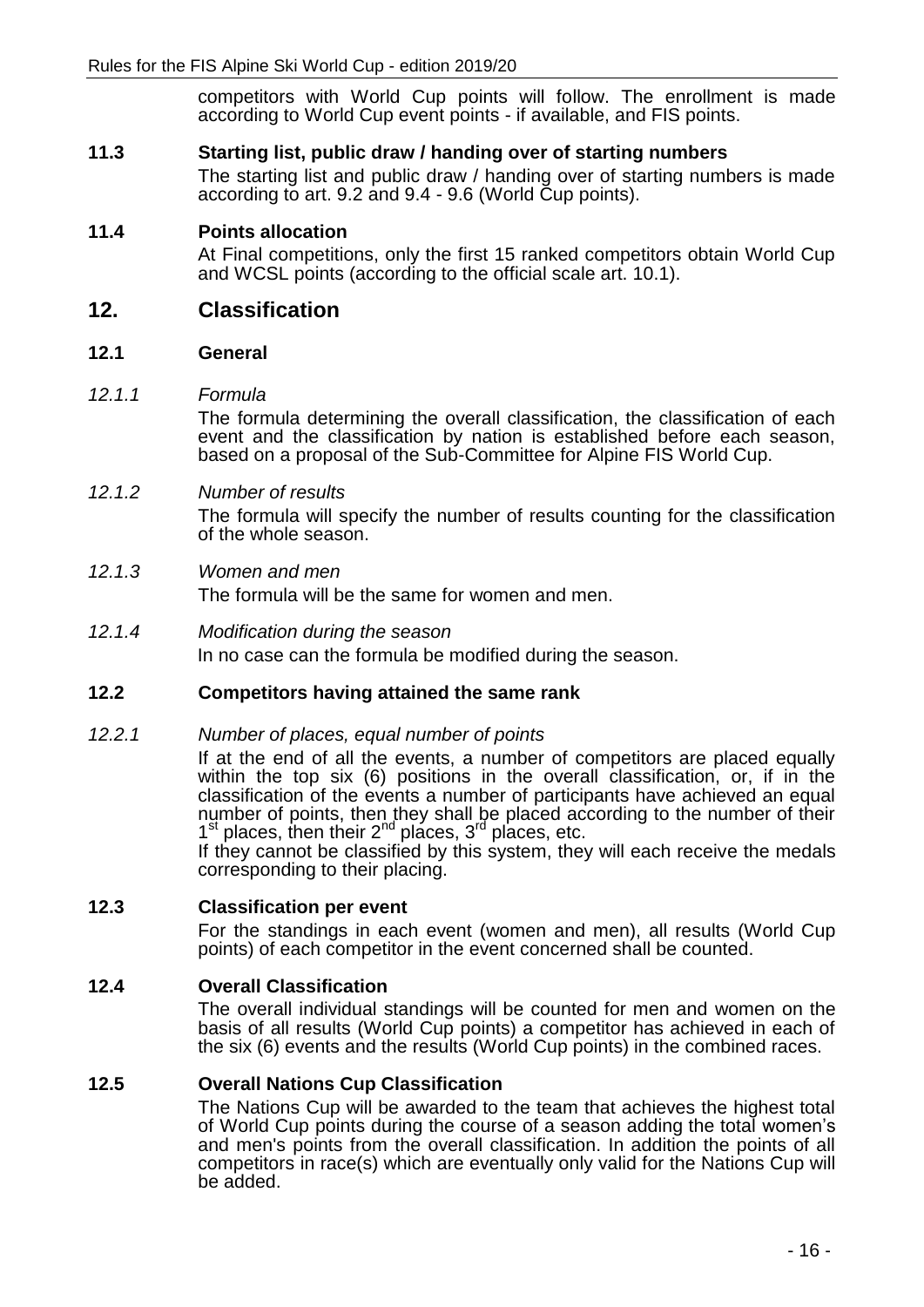### **12.6 Nations Cup Women / Nations Cup Men Classification**

The team which achieves the highest total of World Cup points in the overall classification during the course of a season will win the Nations Cup Women and Men. In addition the points of all competitors from races which are eventually only valid for the Nations Cup will be added.

**12.7 Parallel Mixed Team Event**

According to the valid Parallel Mixed Team Event rules.

### **13. Awards**

### **13.1 Winner of the FIS World Cup**

The competitors who have won the overall classification will be named "Winner of the FIS World Cup".

### **13.2 Winners of the events**

The winners of the events shall be honored as "Winner of the Downhill, Slalom, Giant Slalom, Super-G, Alpine Combined and Parallel World Cup". To award an event World Cup Trophy at least two (2) events must be held in the current season.

### **13.3 World Cup Trophy**

The winners of each event and the winners of the overall classification will receive a World Cup trophy.

The winners of the events will receive small World Cup trophies while the overall classification winners will receive large World Cup trophies.

### **13.4 World Cup Medals**

The  $1^{st}$ ,  $2^{nd}$  and  $3^{rd}$  ranked competitors of each event and of the overall classification will receive medals.

### **13.5 Overall Nations Cup Awards**

A Nations Cup will be presented to the team which according to the formula has accumulated the highest number of points (total points in the overall classification men and women) in the nations classification.

### **13.5.1 Overall Ski Manufactures Award**

An Overall Award will be presented to the best ski manufactures according to the highest number of World Cup points scored through the season. (Points scoring formula: All World Cup events except PRT, first six ranks, both genders)

### **13.6 Nations Cup Women / Nations Cup Men**

A Nations Cup will be presented to the team which according to the formula has accumulated the highest number of points (total points in the general classification) in the nations' classification.

### **13.7 Provision of awards**

The trophies and medals will be provided by FIS.

### **14. World Cup courses**

### **14.1 Accreditation and access rights**

Accreditations must be handed out to the teams. The FIS season accreditations for the different groups as well as special FIS access cards (for example press corridor, media center, restricted finish area) are valid and will be accepted by the Organisers.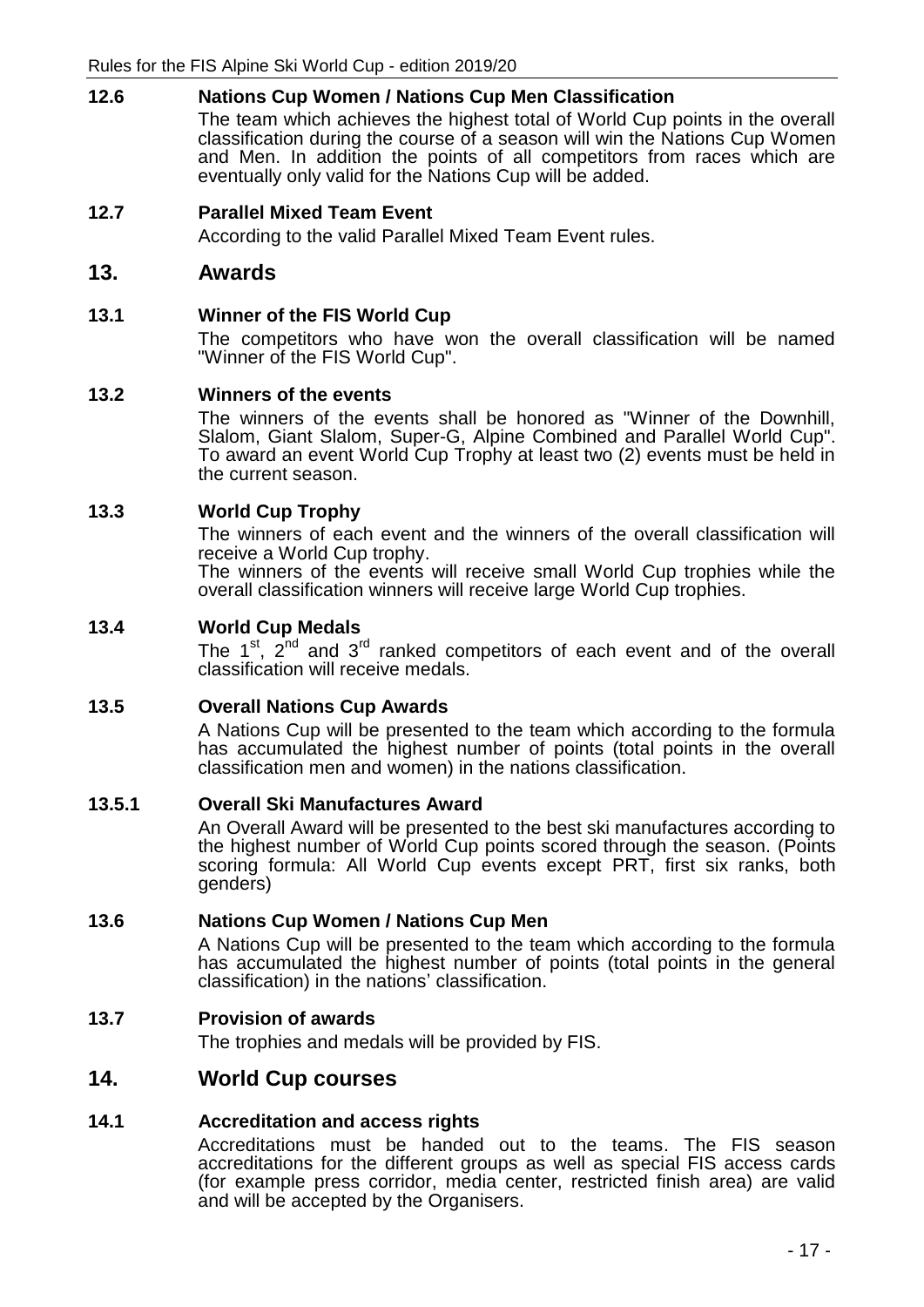Free access to the ski area as well as transportation on ski lifts, etc. must be granted to all competitors, coaches, accompanying persons, service personnel, media representatives and officials.

The OC must provide for the teams reserved parking within proximity of the hotel, the lifts as well as the finish area.

The access to the race course is only possible when specially allowed by the Chief Race Director of the FIS after clear agreement with the Organisers.

### **14.2 Training on World Cup courses**

During the last five (5) days before the official start of the training / scheduled free skiing for a FIS World Cup event, or before the first competition, no training shall be allowed on World Cup courses - irrespective of the events and courses. In case of an infringement of this rule, the competitors concerned shall automatically be disqualified, or not allowed to participate in the competition concerned, and the respective Organiser will not be considered for the allocation of a FIS World Cup event during the next two (2) years.

### **14.3 Non-essential changes**

In cases of immediate - non-essential but necessary - changes on the course, such as small removals of gates, an additional inspection or training run is not necessary.

Details must be communicated to all Team Captains and competitors must be informed by the referee at the start.

### **15. Duration**

The FIS World Cup is held every year during the period from July  $1<sup>st</sup>$  to March 31<sup>st</sup>.

### **16. Homologation**

All competitions can only be granted to Organisers who have valid homologated courses. The Organiser expressly confirms that all courses chosen for the Alpine FIS World Cup events have been homologated.

The courses, lifts and the situation of the finish area must conform to the criteria fixed for the FIS World Cup. Also, the basic preparation of World Cup courses must be guaranteed by snow-making facilities with sufficient capacity.

The Chief Race Director has the authority to use an alternative course, proposed by the Organiser. This alternative track however must guarantee a proper run of events, and in DH and Super-G races the Race Director has to give his approval.

# **17. Prohibition from including additional races**

The Organiser of an approved competition program is forbidden to add any additional race without request and support by the National Ski Association to the FIS and without permission of FIS.

### **18. Cancellation and new allocation of competitions / events**

Basically all cancelled competitions / events return to FIS.

### **18.1 Cancellation during an event and new allocation**

Races, which have to be cancelled during an event due to a "force majeure", or non-fulfilment of requirements will in exceptional cases be rescheduled at events which already figure in the calendar.

World Cup Finals: the schedule of events during the World Cup Finals cannot be changed.

Races, which have to be cancelled during the World Cup Finals, will not be rescheduled.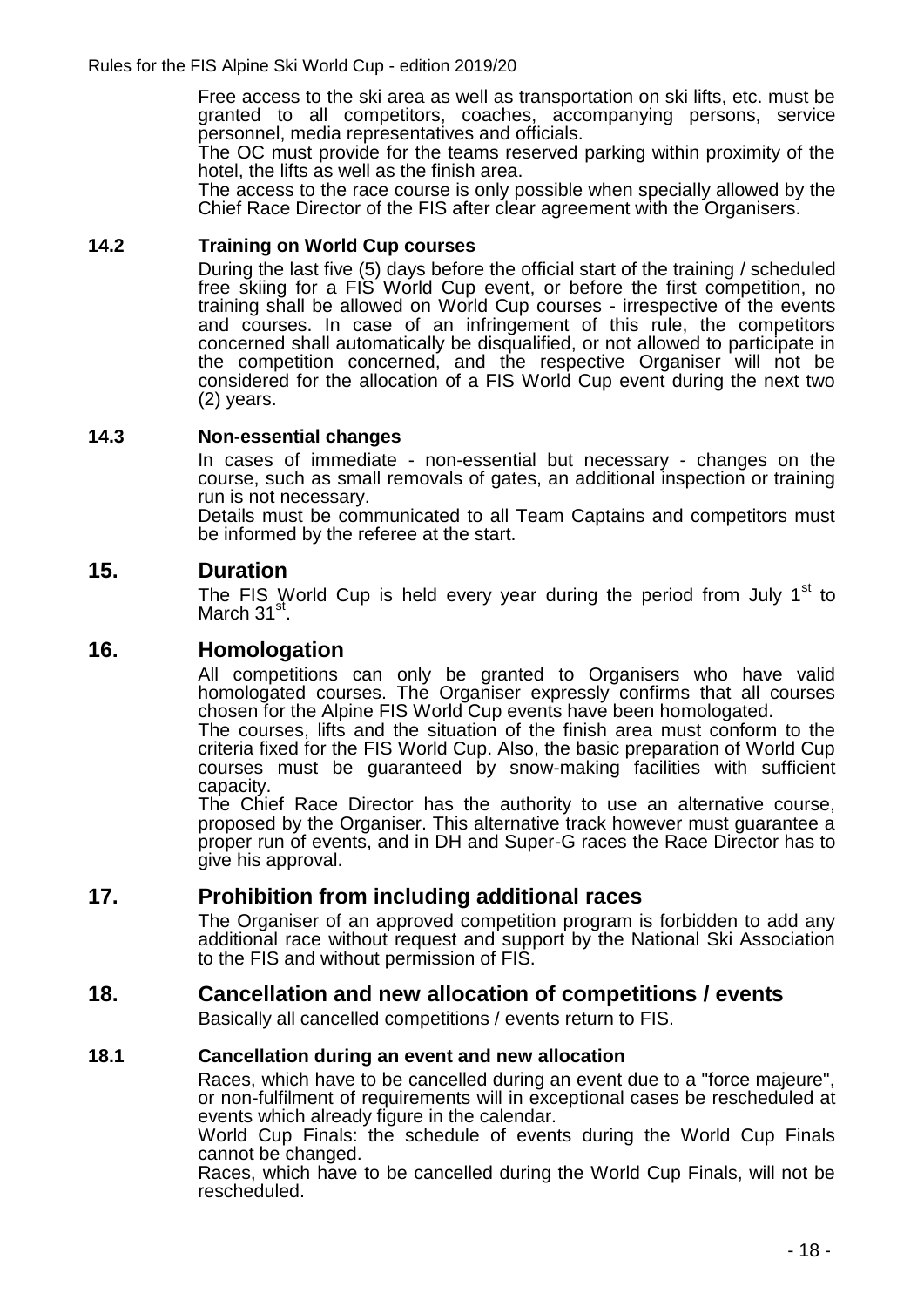### **18.2 Cancellation within the prescribed period and new allocation**

*18.2.1* In the event that there is not enough snow on the course(s) selected for the races, the Organiser must cancel the event. This must be done ten (10) days before the official arrival day if it is a Downhill, Super-G or an Alpine Combined, and seven (7) days before the official arrival day if it is a Slalom, Parallel or a Giant Slalom. Exceptions to these deadlines can only be approved by the FIS Chief Race Director.

If the event consists of a Downhill or a Super-G and one or more technical events, the cancellation of the Downhill or the Super-G (10 days before the official arrival day) is also valid for the technical events.

FIS can nominate experts as snow controllers who inform the Chief Race Directors about the conditions.

*18.2.2* A cancellation includes all races of the event. FIS decides about a possible new allocation on the originally scheduled dates.

### **18.3 Cancellation of Combined**

If an event of a combined event has to be canceled ten (10) days before the official arrival day due to a lack of snow, it will - if possible - be held in its entirety in another location. If a further race is scheduled, it shall also be canceled.

If at a Combined one of the two races has to be canceled during the event due to "force majeure", the completed race will be taken into consideration for the World Cup points.

The event which could not be held and the combined evaluation can be newly allocated.

### **18.4 Unusual conditions**

In cases of unusual conditions, the Chief Race Director has the authority to establish a suitable starting point below the minimal vertical drop. This will take place as early as possible.

In order to allow the realization of a race, the Chief Race Director can shorten the course, relocate it, or if necessary, appoint a Downhill in two runs. For a Downhill in two runs, the rules according to art. 3.6 are valid. Agreement with TV must be made by the Chief Race Director as early as possible.

### *18.4.1 Termination and classification of a competition*

The jury is authorized to terminate a competition and to decide, if the race is to be classified.

A competition can be terminated, if the competitors are endangered by external disturbing influences, if conditions are irregular or the proper running of the race is no longer guaranteed (for example through fog, wind gusts, rain, etc.) and a completion of the race on the same day under regular conditions can no longer be expected. There is no right of appeal under art. 647 of the ICR in regard to termination.

*18.4.2* A competition that only consists of one run can be classified if at least the best 30 on the start list have started.

### **18.5 Interference with another FIS World Cup race**

A replacement race must in no way interfere with another scheduled FIS World Cup race already listed in the FIS World Cup calendar. Postponed races also count as replaced competitions.

### **18.6 Races after the FIS World Cup Final**

No races counting for the FIS World Cup may be rescheduled after the FIS World Cup Final. If several FIS World Cup races had to be canceled, the FIS Presidency will decide about a possible postponement of the Final.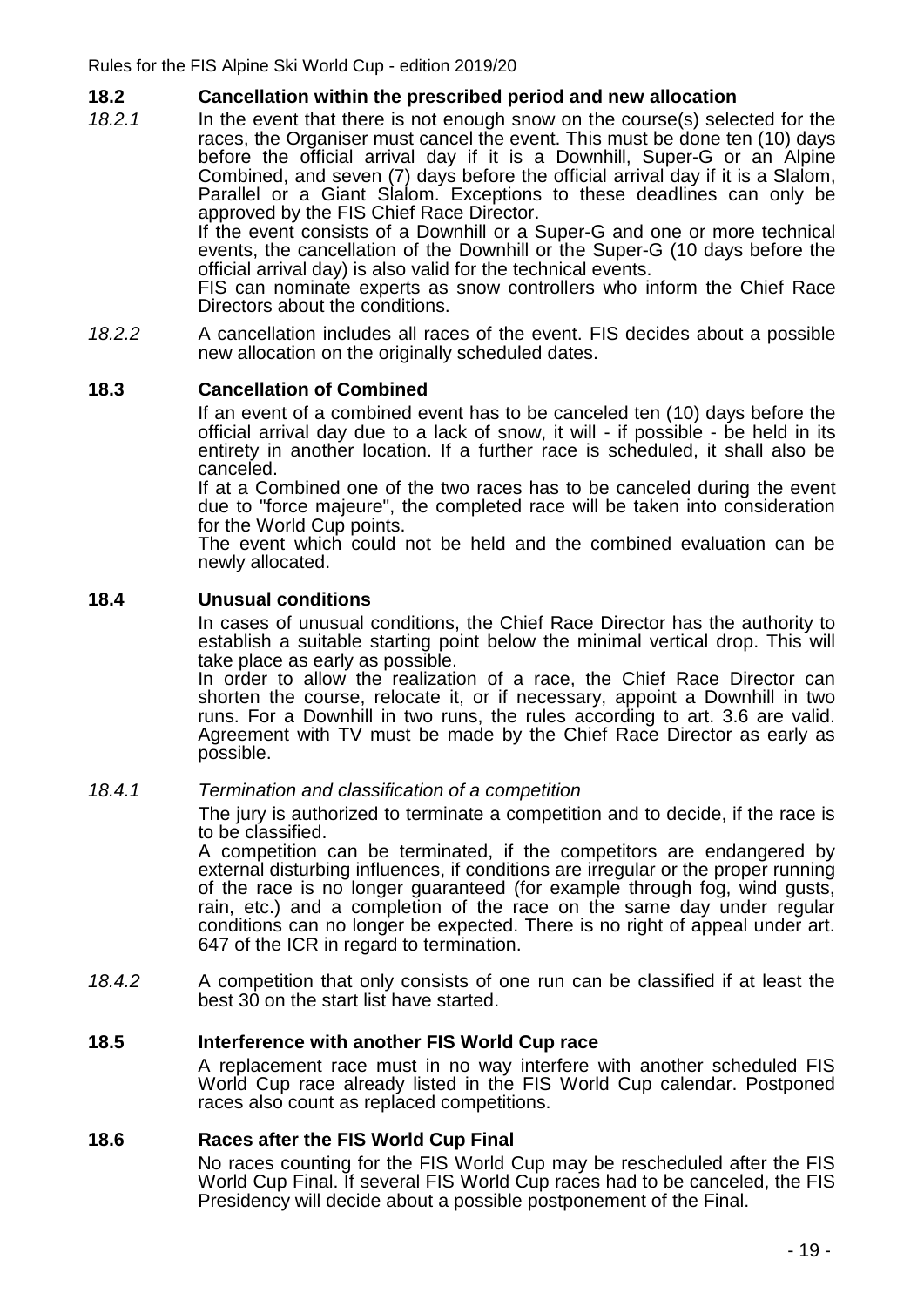# **19. Rescue – Medical Support Requirements**

The Organiser shall set up and operate during all competition times (training and competitions) an appropriate rescue service. Medical Support Requirements for FIS Event Organisers are set forth in the ICR, 221.6 as well as chapter 1 of the FIS MEDICAL GUIDE (containing Medical Rules and Guidelines).

# **20. TV / advertising rights**

### **20.1 Television rights**

Reference is made to the FIS Rules, ICR 208 concerning television rights.

### **20.2 Advertising rights in the competition area**

At all events published in the International Ski Calendar (especially FIS World Cup) the "FIS guidelines" are valid for advertising opportunities in the competition arena, specifically the area covered by TV.

### **21. Status of injured persons**

### **21.1 WCSL points of the previous season**

In all cases the deletion of WCSL points of the previous season follows automatically during the current season according to art. 10.4.3 of the FIS World Cup rules, in order to keep the WCSL current.

### **21.2 Application for status as injured**

If due to injury a competitor has started not more than four (4) times per event, once  $(1)$  in combined at FIS races during the period from October  $15<sup>th</sup>$ to April 15th, the National Ski Association may in any case apply for the approval of a status as injured in the WCSL for the upcoming season in any  $case$  until April 30<sup>th</sup>.

If the status as injured is approved according to the World Cup rules, the competitor will be enrolled in the WCSL of the respective event(s) for the coming season.

### *21.2.1 Pregnancy*

In the case that the pregnancy medical certificate is approved, (art. 4.6.1.4 FIS points rules), art. 21.2 (World Cup rules) applies.

### **21.3 Enrollment**

Enrollment is in all cases made in the WCSL published after the Final of the season.

### *21.3.1 No start or a maximum of 1 start per event*

If a competitor starts at a maximum of one FIS competition of the event concerned in the season, the penalty is calculated according to the competitor's WCSL rank before the begin of that season.

### *21.3.2 Participation*

If the competitor has participated at least at two WCSL competitions in the event(s) concerned during the season:

- the penalty is calculated according to the competitor's WCSL rank at the moment of the injury (irrespective of the event).
- In case of participation at a WCSL event after the injury, the penalty is calculated according to the competitor's WCSL rank at the moment of his last WCSL participation (irrespective of the event).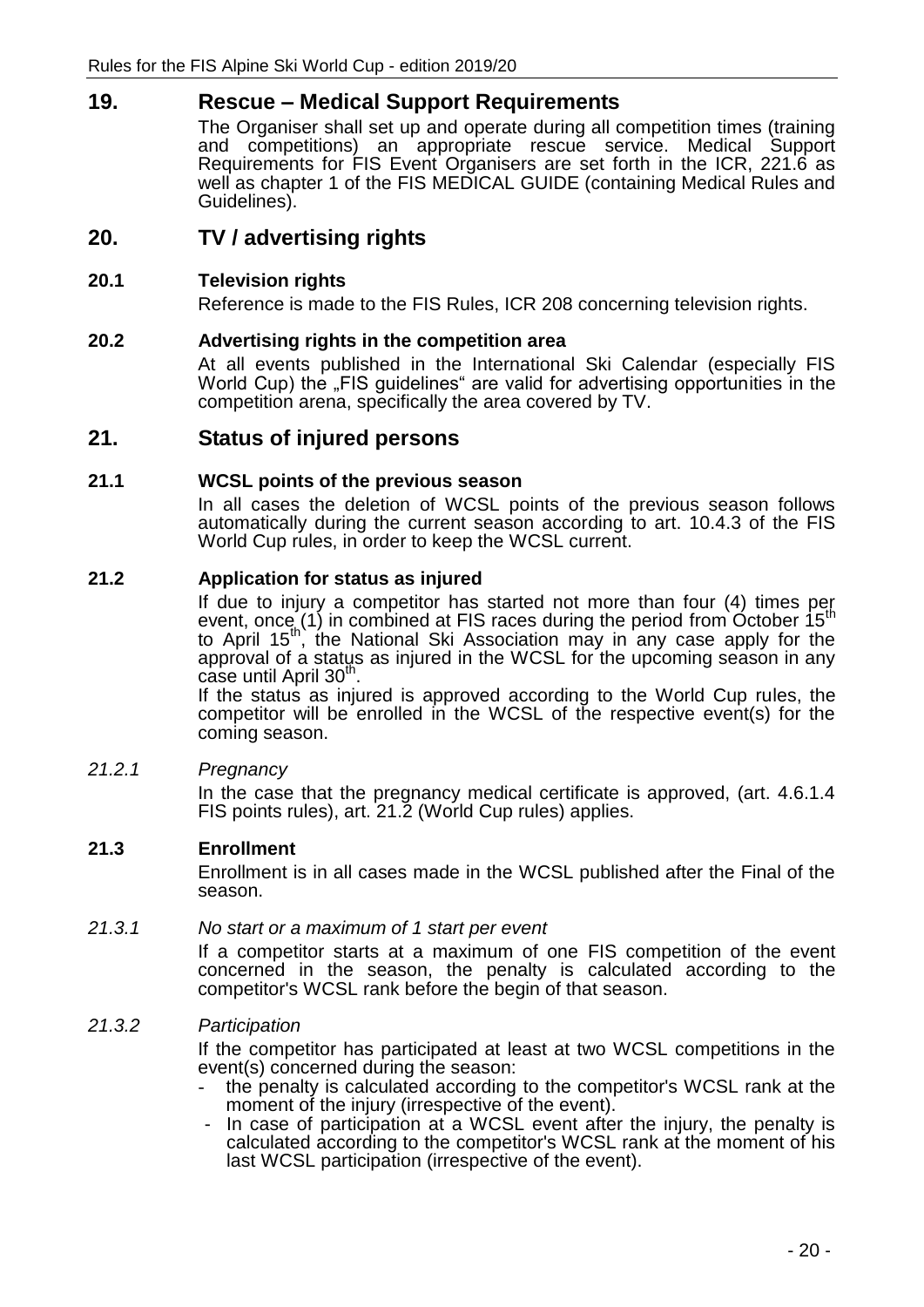### *21.3.3 Retired competitors*

Retired competitors are automatically deleted from the WCSL at latest after 1 season without participation at FIS events.

### **21.4 Scale for penalties according to ranks**

| <b>Penalties</b> |  |  |
|------------------|--|--|
| 4                |  |  |
| 6                |  |  |
| 8                |  |  |
| 10               |  |  |
| 12               |  |  |
| 14               |  |  |
| 18               |  |  |
| 20               |  |  |
| 25               |  |  |
|                  |  |  |

# **22. Matters of contention**

For all matters of contention that cannot be solved by the existing rules, the Chief Race Director has to make a decision.

# **23. Control and supervision**

The Chief Race Director is responsible for the adherence to and observance of these rules.

# **24. Rules of FIS**

The ICR Volume IV is valid for all further regulations.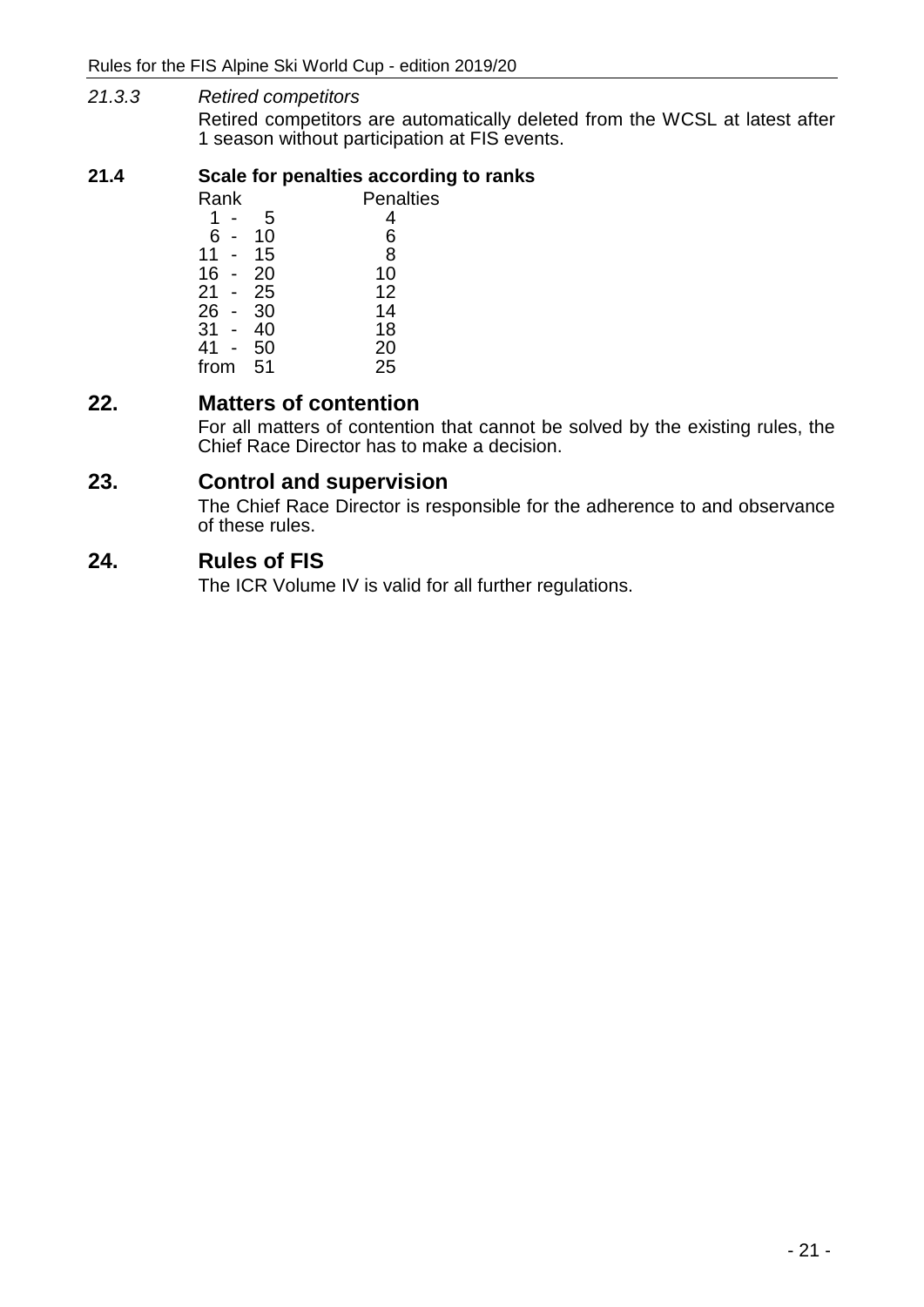# **JOB DESCRIPTION OF THE RACE DIRECTORS AND THE TECHNICAL DELEGATE IN ALPINE WORLD CUP EVENTS**

Chief Race Director as Referee and Race Director as Assistant Referee; art. 1.1 of the Alpine World Cup Rules and art 601.4.9 ICR

# **I. Fundamentals**

- 1. Due to the implementation of separate set of rules valid for events of the Alpine World Cup, the Chief Race Director assumes the job of a Referee while the Race Director takes over the position of the Assistant Referee. The fact that the Referee has the final decision results in a shift of authority, regarding mainly the technical realm (that is the areas blocked off for the time of the race, namely starting area, track, finish line), whereas the Technical Delegate are involved in administrative tasks (meaning the total field of work with the exclusion of the technical part).
- 2. In order to avoid conflicting authority it seems advisable and necessary to provide a detailed job description.
- 3. In individual cases it will depend whether a decision, responsibility or other authority refers more to the technical or rather to the administrative domain. In all critical cases, that is in cases where the Technical Delegate as well as the Chief Race Director are competent to make certain decisions, the final decision lies with the Chief Race Director, meaning his decision concerning the authority is binding. However, the Chief Race Director should by all means avoid assuming authority which clearly falls into the technical area.
- 4. However, there are certain tasks and responsibilities which according to the given set of rules are directed towards both the Race Directors (Referees and Assistant Referee) and the Technical Delegate; the shift authority is therefore twofold:
	- a) the Chief Race Director takes over the job of the Referee, assigned to him according to the ICR
	- b) he takes over some tasks of the Technical Delegate as well, assigned to him by the ICR, limited however to the technical aspect of this work (as Referee he is the chair person of the Jury as well).

According to the World Cup rules, the Race Director assumes the tasks of an Assistant Referee. In this position he has the final decision regarding the technical equipment and the implementation of safety measures on the race track. These rules are valid for the Olympic Winter Games as well as for World Championships.

5. The following is an attempt to illustrate what kind of activities are assigned to the Chief Race Director, the Race Director and the Technical Delegate which ones can be assigned to all of them, according to existing rules valid for the Olympic Games, World Championships and World Cup.

# **II. The Chief Race Director**

### **1. Art. 601.4.5**

- He is the chairman of the Jury. He conducts the meetings
- 601.4.5.4 in the case of a tie, his has the casting vote.
- 601.4.6.3 has the right to make the motion to exclude a competitor for lack of physical and technical ability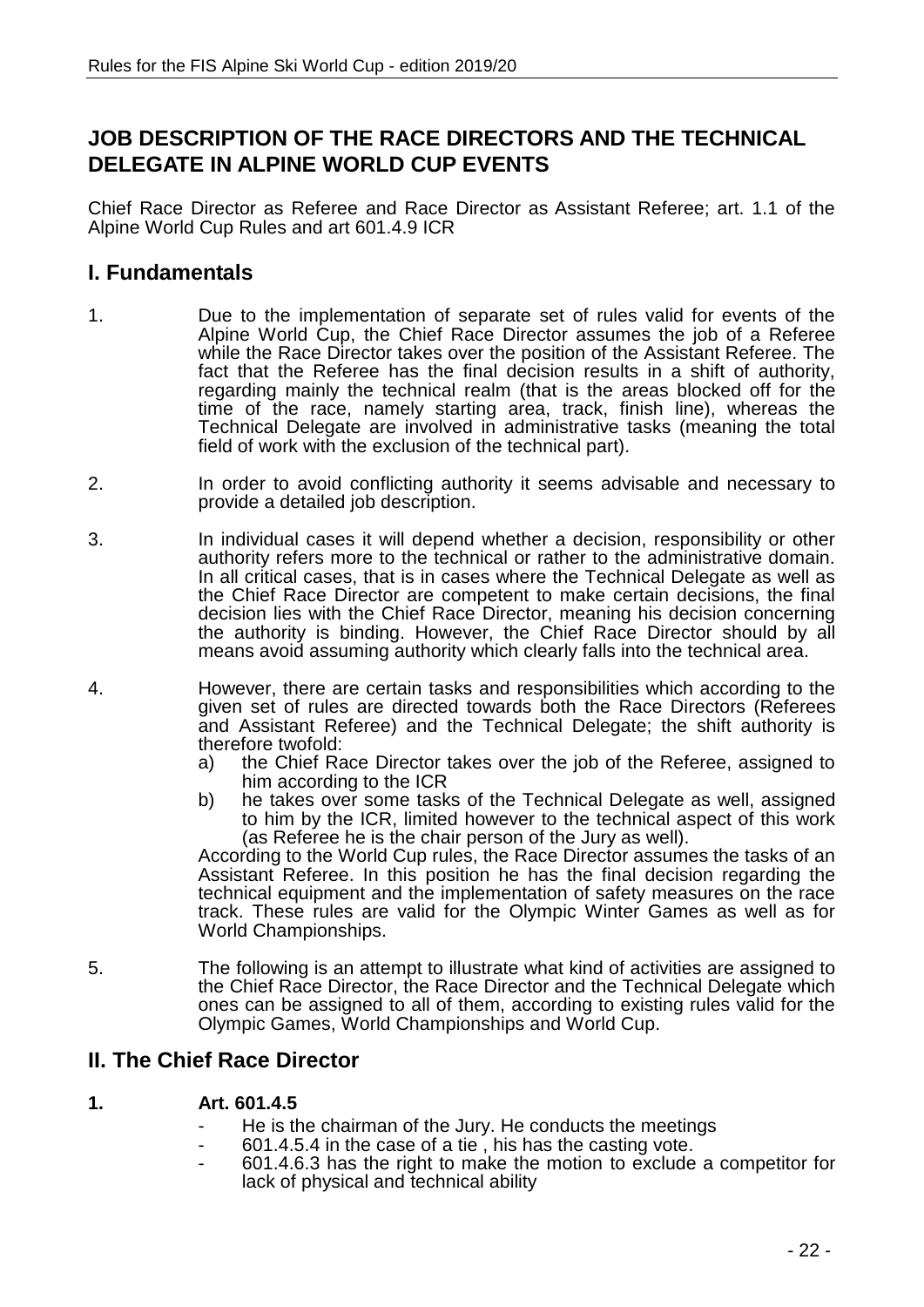- The decisions of the Chief Race Director are binding for the Race Director (Assistant Referee), in so far as they do not refer to technical equipment and to safety measures on Downhill and Super G tracks;
- Slalom and Giant Slalom: right to change the course, including the omission and addition of goals; in case the Chief Race Director is on the tracks by himself, his decision is final.

### **2. Art. 601.4.9.1 (Technical section)**

- Inspects the competition courses.
- checks whether there are any training tracks,
- spot checks the gate panels
- Collaborates in the technical preparations of the race
- checks on the presence of sufficient radios for all members of the Jury,
- Takes note of the accreditation and authorization for entry to the competition course,
- Checks on the location of the television towers and sees that they are adequately protected if necessary
- Check the locations of the first aid service along the course as well as the organisation of the medical care.
- If necessary, appoints members to the Jury,
- in case a World Cup race cannot be carried out on the homologated course owing "force majeure", the Chief Race Director has the authority tomove the race to a "substitute course" proposed by the organiser. This is on the explicit condition that the necessary homologation measures can be fulfilled. For Downhill and Super-G there is only the possibility of shortening the run on a homologated course. The minimum prescribed vertical drops must, however, be observed in every case.

### **3. Other ICR art**

- supervises the technical and organisational conduct of the event
- penalizes violations of rules (art. 224) in the technical realm
- Presents to the FIS proposals for changes in the competition rules on the basis of practical experience at the event in question
- Decides on questions which are not covered or are insufficiently covered by the FIS Rules, in so far as these have not already been decided by the Jury and do not fall within the scope of other authorities
- has the authority to interrupt a race if the prerequisites of art 624 and/or 625 are present
- Has the right to obtain support from the Organising Committee and all officials under its jurisdiction in all matters necessary for the fulfilment of his duties.

# **III. The Race Director (in Downhill and Super-G Events)**

### **1. Has the right to:**

- sets the DH course after discussion with the nominated liaison coach (art. 2.1 WC rules)
- has the authority to change the course (DH/SG), including the removal and addition of gates; in case he is on the courses by himself, his decision is final;
- Inspects the competition courses
- orders further safety measures to be implemented
- supervise the compliance with art. 704 concerning the official training
- spot checks the gate panels
- collaborate in the technical preparations
- check the race courses in regard to preparation, marking, crowd control as well as the layout of the start and finish areas
- check on the location of the installation and sees that they are adequately protected if necessary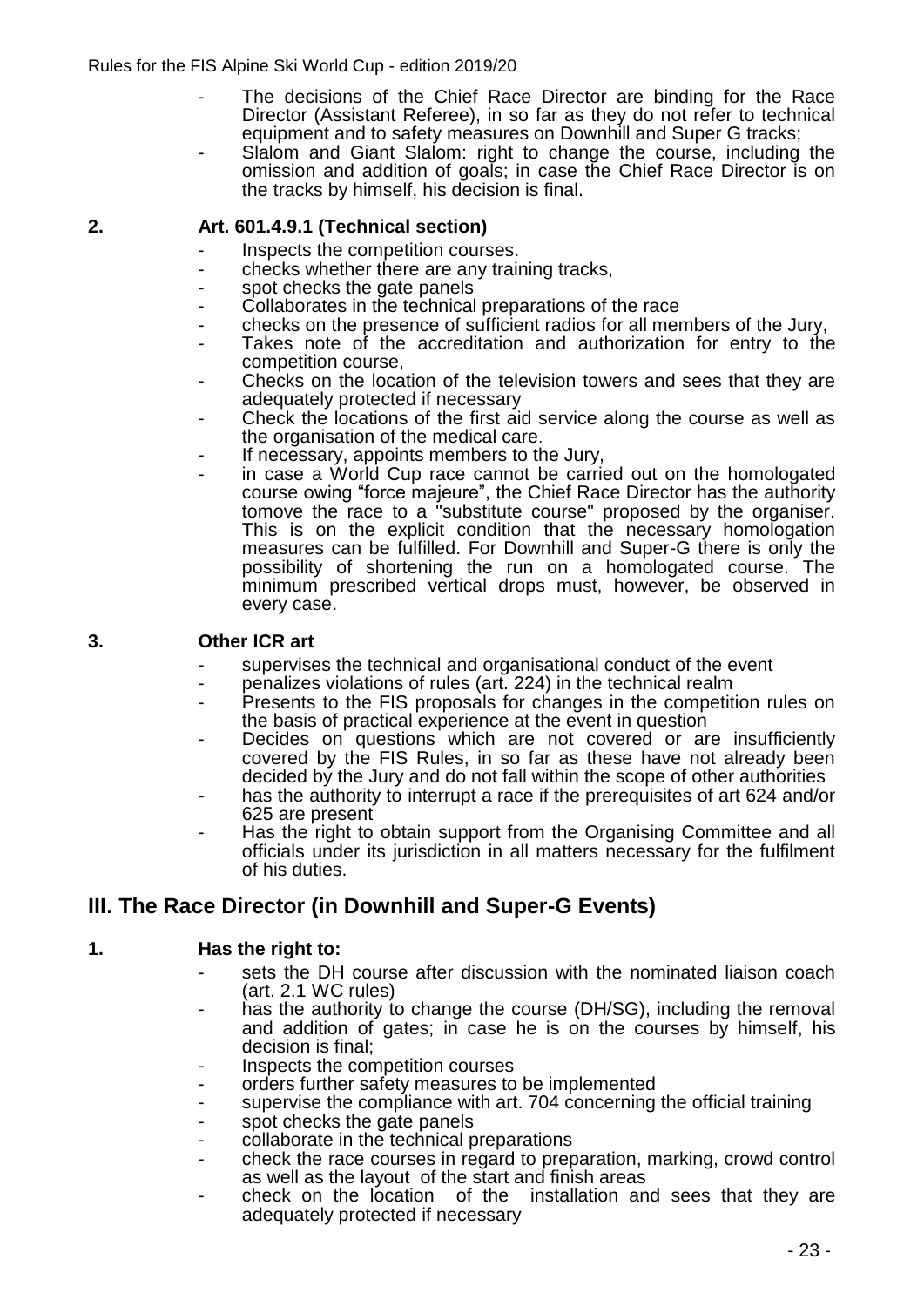be included in the decision-making-process regarding the choice of a substitute course

# **IV. The Technical Delegate**

### **1. Has the right to:**

- review the homologation file and consults the organiser regarding the existence of a special authorisation
- if he establishes that no homologation exists, it is his duty to inform the Chief Race Director .The Jury must cancel the race (see ICR art. 650)
- read the TD reports concerning previous events at the site and checks whether any improvements proposed in these reports have been carried out
- inspects the liability insurance certificate as required by art. 212.2 and reports where necessary to the FIS
- Inspect the competition courses
- supervise the compliance with art. 704 concerning the official training.
- Spot checks the gate panels
- collaborate in the administrative and technical preparation
- check the official entry lists, incl. WCSL and FIS points
- be present in the race area during all official training
- take part in all meetings of Jury and team captains
- work closely together with the officials of the Organising Committee and the FIS technical advisor
- check on the presence of sufficient radios for all members of the Jury (with separate frequencies).
- take note of the accreditation and the authorisation for entry to the competition course.
- check over the race courses with regard to preparation, marking, crowd control, as well as the layout of start and finish areas.
- supervises the course setting together with the Jury.
- check on the location of the television towers and sees that they are adequately protected if necessary.
- supervise the locations of the first aid service along the course as well as the organisation of the medical care.
- check on all technical installations such as timekeeping, hand timing, communications, transport of people, etc.

### **During the race the TD must:**

- be present in the competition area
- work closely with the Jury, the team captains and the coaches
- observes that the valid rules and directives with regard to advertising on clothing and race equipment are obeyed
- supervise the technical and organisational conduct of the event
- advise the organisation concerning the observance of the FIS Rules and regulations and directives of the Jury

### **After the race the TD;**

- helps with the compilation of the Referee's report
	- -calculates the race and penalty points for the individual races. If these points are calculated by computer, it is the TD's duty to re-check the points and to confirm their accuracy with his personal signature. Above all he checks the correct use of the corresponding F value for each event.
- presents properly submitted protests to the Jury for decision.
- Signs the official result lists provided by the race secretary and gives the authorisation for the award ceremony.
- oversees the electronic transmission and Timing Report (TDTR) xml files and completes his TD Report online immediately after the event.